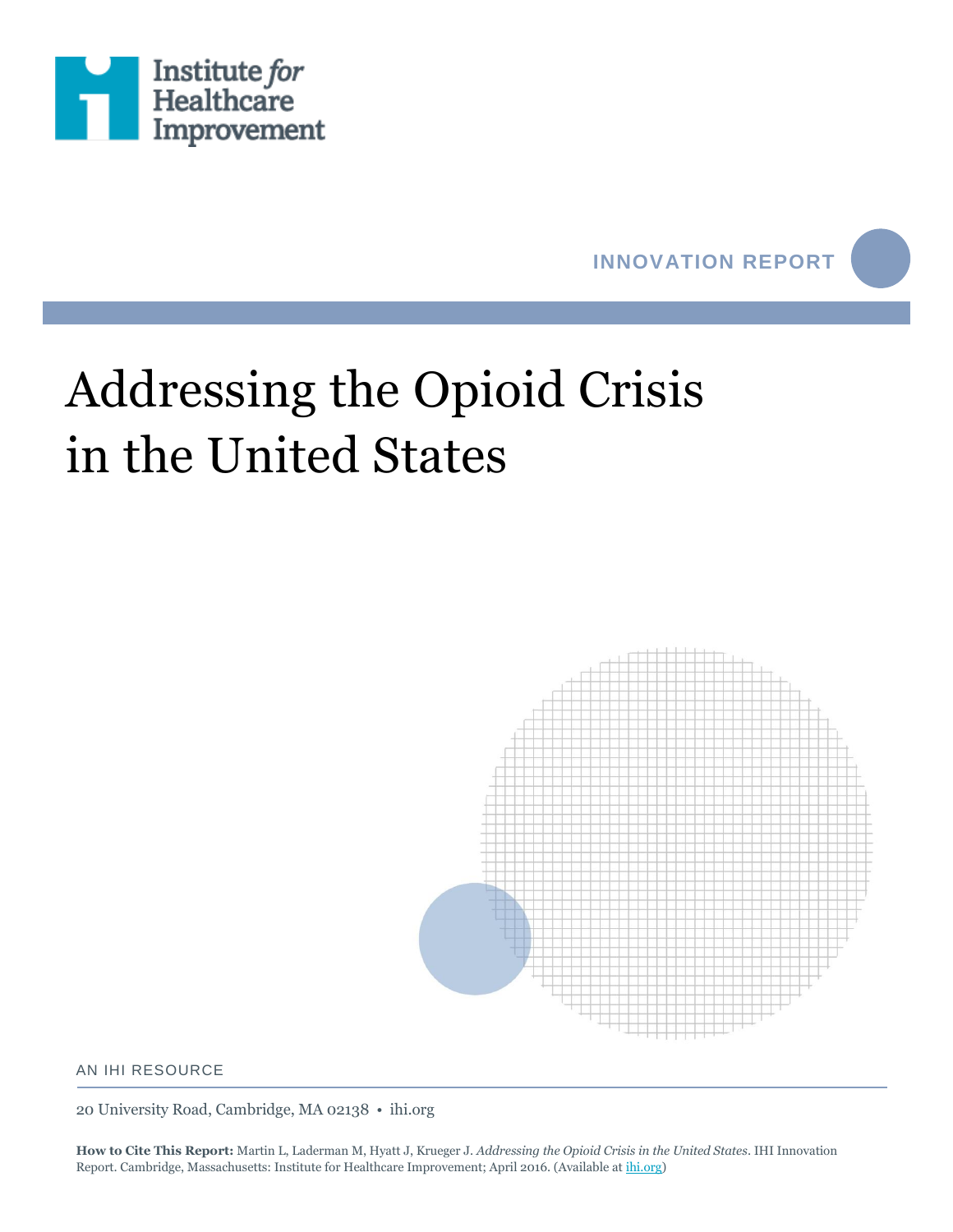#### **AUTHORS:**

Lindsay Martin, MSPH: *Executive Director of Innovation, IHI* Mara Laderman, MSPH: *Senior Research Associate, IHI*

Joel Hyatt, MD: *Emeritus Assistant Medical Director, Community Health Improvement, Kaiser Permanente*

John Krueger, MD, MPH: *Acting Chief of Staff / Associate Chief of Staff, Primary Care, Veteran's Health Administration (VA), Claremore, Oklahoma*

This IHI innovation project was conducted from October to December 2015.

The Institute for Healthcare Improvement (IHI) is a leading innovator in health and health care improvement worldwide. IHI's approach to innovation is built on two major concepts: 1) innovation is needed when people, organizations, or systems, seek to move beyond incremental improvement to achieve new levels of performance; and 2) innovation is the bridge between invention and implementation. Innovation, for us, is the key to getting promising inventions executed and adopted across all settings. IHI's innovation process seeks to research innovative ideas, assess their potential for advancing quality improvement, and bring them to action. The process includes time-bound learning cycles (30, 60, or 90 days) to scan for innovative practices, test theories and new models, and synthesize the findings (in the form of the summary Innovation Report). Learn more about [IHI's innovation process](http://www.ihi.org/Engage/CustomExpertise/Pages/Innovation.aspx) on ihi.org.

Copyright © 2016 Institute for Healthcare Improvement. All rights reserved. Individuals may photocopy these materials for educational, not-for-profit uses, provided that the contents are not altered in any way and that proper attribution is given to IHI as the source of the content. These materials may not be reproduced for commercial, for-profit use in any form or by any means, or republished under any circumstances, without the written permission of the Institute for Healthcare Improvement.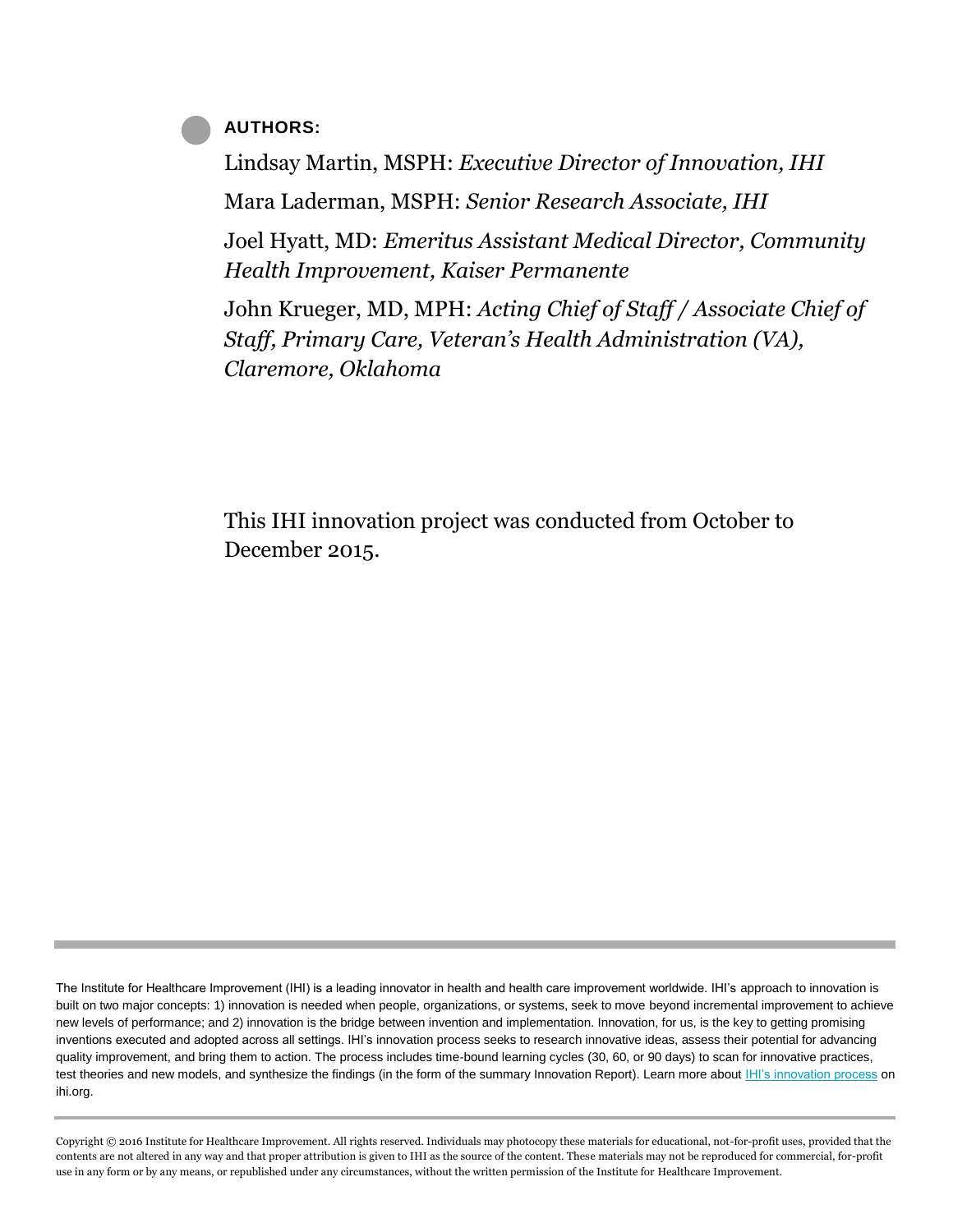# **Contents**

| <b>Executive Summary</b>                                                                                            | 4  |
|---------------------------------------------------------------------------------------------------------------------|----|
| <b>Intent and Aim</b>                                                                                               | 4  |
| <b>Background</b>                                                                                                   | 5  |
| <b>Results of the 90-Day Scan</b>                                                                                   | 6  |
| <b>Solution Theory and Operating Principles for Health Care</b>                                                     | 11 |
| <b>Conclusion and Recommendations</b>                                                                               | 12 |
| Appendix A: Key Stakeholders in Addressing the US Opioid Crisis                                                     | 14 |
| Federal                                                                                                             | 14 |
| <b>Professional Associations</b>                                                                                    | 17 |
| <b>States</b>                                                                                                       | 20 |
| Health Systems and Health Plans                                                                                     | 21 |
| Academic Institutions                                                                                               | 24 |
| Other                                                                                                               | 24 |
| Appendix B: A Systems Approach to the Opioid Crisis:<br>Attendees of a Strategy Session with the US Surgeon General | 25 |
| <b>Appendix C: Expert Interviews</b>                                                                                | 27 |
| <b>References</b>                                                                                                   | 28 |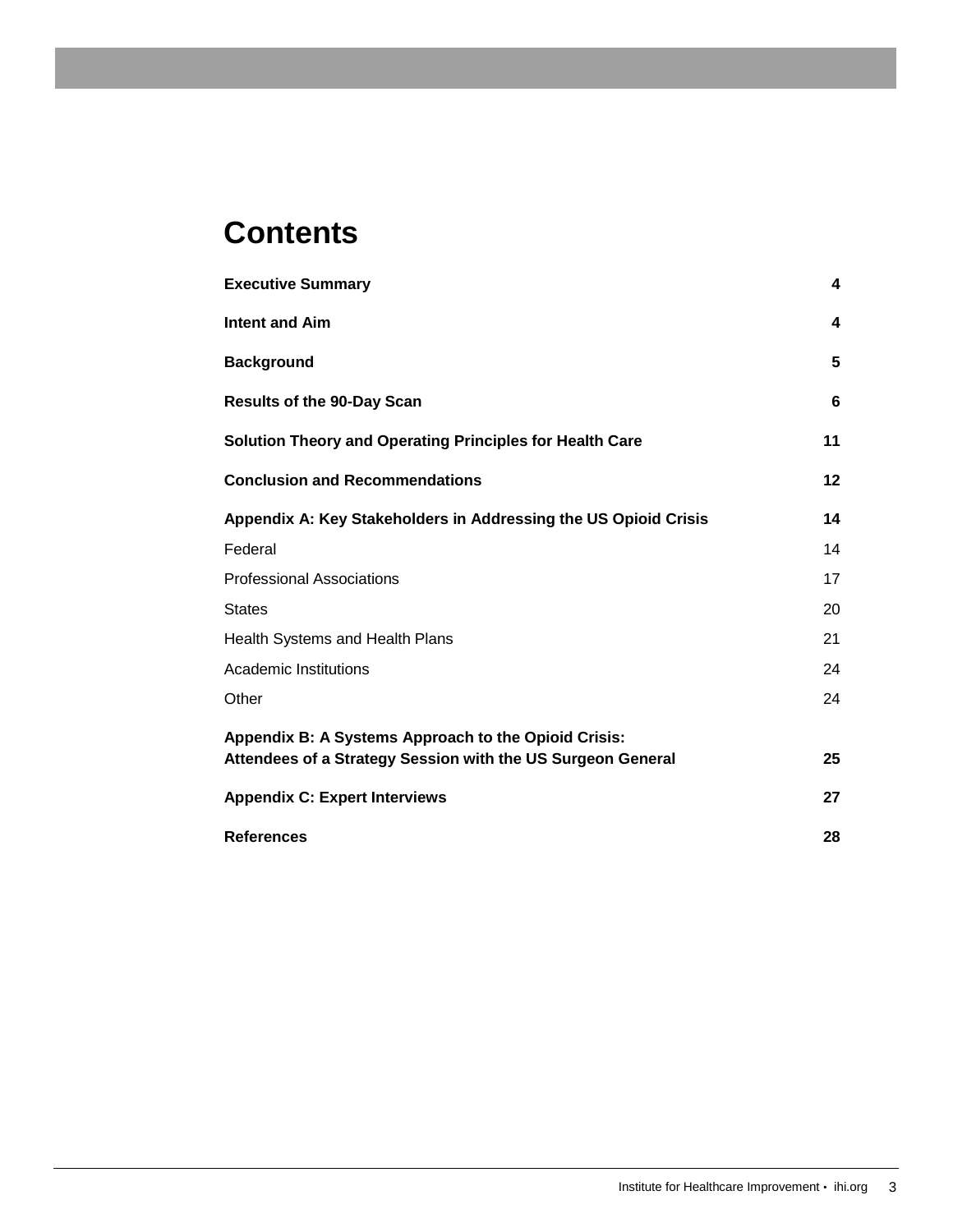## <span id="page-3-0"></span>**Executive Summary**

The morbidity and mortality from opioid misuse, abuse, and overdose continues to rise, creating a crisis for patients, families, and communities throughout the United States. The problem of opioid overuse and misuse in the US is thought to originate primarily in the outpatient care setting. The problem is multifaceted, however, with different challenges in the inpatient setting, in the emergency department, in ambulatory clinical practice, and in the community. Addressing this epidemic requires a multi-pronged, context-sensitive approach that engages different stakeholders and methods for making inroads in a health system, in a community, and in a state or county.

The primary aim of the innovation project described in this report was to address the challenges related to prescription opioids by exploring the roles of health care, communities, and individuals in this crisis, and to identify system design challenges and solutions in each case.

This report discusses key reasons why efforts to reduce opioid use, misuse, and abuse in the US have thus far been largely ineffective in stemming the crisis; highlights gaps in current efforts that underscore the need for a coordinated and collaborative community-wide approach; identifies four primary drivers to reduce opioid use; and proposes a high-level construct for a system approach at the community level to address the US opioid crisis.

# <span id="page-3-1"></span>**Intent and Aim**

The intent of this IHI 90-day innovation project (conducted from October to December 2015) was to identify current gaps and lay out an approach to address the challenges related to prescription opioids in the United States. (Note that this report does not discuss the use of opioids for palliative care or cancer-related pain, for which there is a separate set of recommendations for opioid prescribing.) Specifically, the aim was to explore the roles of health care, communities, and individuals in this crisis, and to identify system design challenges and solutions in each case.

The IHI 90-day innovation project on the opioid crisis in the US included these activities:

- Scan existing interventions to identify different points in the pathway of opioid misuse and abuse;
- Conduct expert interviews with stakeholders from different parts of the system, including health care providers, payers, law enforcement, addiction treatment, emergency medical services (EMS), and public health (see Appendix B for list of interviewees);
- Map existing interventions to understand resource allocation and identify gaps;
- Develop a system view of the opioid epidemic, considering initiation of use in both inpatient and outpatient settings;
- Convene a strategy session with the US Surgeon General and other experts (see Appendix B for list of attendees);
- Develop a draft change package (i.e., a collection of specific, evidence-based changes in practice that are expected to result in improvement to the system) for inpatient and outpatient initiation and use of prescription opioid use; and
- Create a community-wide roadmap to help all actors in a community address the opioid crisis in a coordinated manner.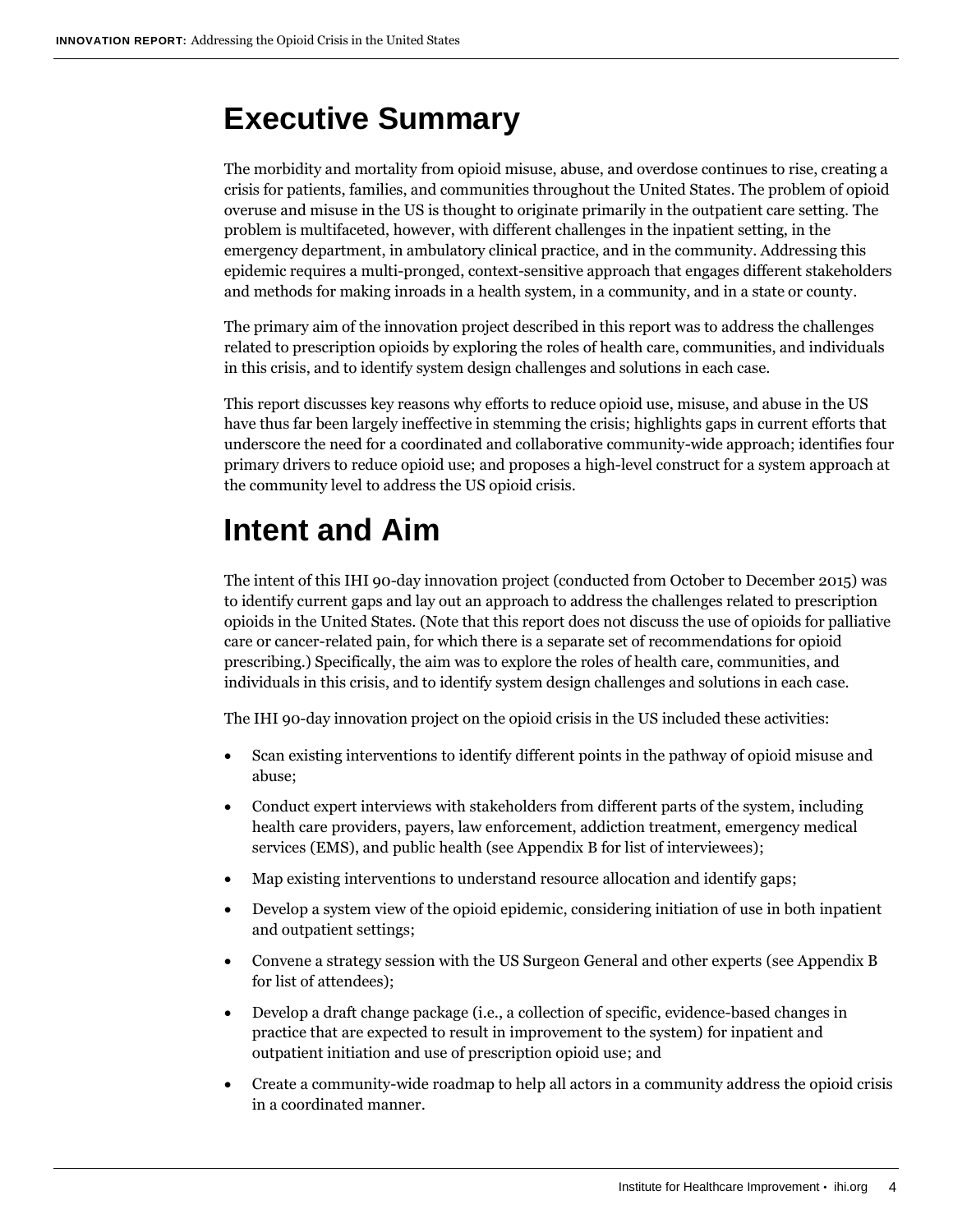### <span id="page-4-0"></span>**Background**

In 2013, 16,235 Americans died from prescription opioid misuse — four times more than in the entire previous decade and greater than the number of deaths that year from heroin, cocaine, and benzodiazepines combined. <sup>1</sup> From 2000 to 2009, the number of opioid prescriptions increased by 68 percent, reaching 202 million prescriptions.<sup>2</sup> Opioids — both prescription painkillers and heroin — are the primary drug associated with drug overdoses; in 2014, opioids were involved in 61 percent of all drug overdose deaths. From 2013 to 2014, there was a 9 percent increase in deaths attributed to overdose of commonly prescribed opioid pain relievers.<sup>3</sup> In 2010, hydrocodone/ acetaminophen was the most commonly prescribed drug in the United States, with 131.2 million prescriptions; the US uses 99 percent of the world's supply. 4

Meanwhile, the US has seen a commensurate increase in heroin use, abuse, and overdose; the abuse of prescription opioids is tightly linked to heroin use. Abuse of prescription opioids increases the risk of heroin use by a factor of 40, and 45 percent of heroin users are also addicted to opioid pain medication.<sup>5</sup> The morbidity and mortality from opioid misuse, abuse, and overdose continues to rise, creating a crisis for patients, families, and communities throughout the country.<sup>6</sup>

The current crisis results from a confluence of several factors. Providers had traditionally been wary of prescribing opioids due to their addictive potential. In the late 1980s and 1990s, guidelines from the US Agency for Health Care Policy and Research,7 the American Pain Society,<sup>8</sup> and the World Health Organization<sup>9</sup> pointed to this concern as an important underlying cause for undertreatment of pain. From 1991 onward, opioid prescriptions steadily increased. <sup>10</sup> This upward trend in prescriptions accelerated when newer opioids (such as OxyContin) were released in the mid-1990s and pharmaceutical companies marketed them as non-addictive and conducted an intensive marketing campaign to encourage providers to prescribe them. This marketing campaign, aimed largely at primary care, enlisted pain management experts who often touted "evidence" that providers should treat pain aggressively, that a ceiling dose of analgesia for opioids was unnecessary, and that addiction was rare.<sup>11</sup> Such "evidence" has now been refuted even by the educators who originally cited it. 12,13,14,15,16 Furthermore, in 2007, Purdue Pharma (the maker of OxyContin) pleaded guilty to federal charges that they misrepresented the drug's risk of addiction and potential for abuse to regulators, physicians, and patients; they paid \$600 million, the largest fine ever paid by a pharmaceutical company. 17

During this period of time, multiple national initiatives were undertaken in the United States to address inadequate pain management. For example, the Consumer Assessment of Healthcare Provider and Systems (CAHPS) patient satisfaction survey was introduced nationally in 1995, with pain control as a key domain. Some clinicians apparently perceived failure to prescribe narcotics for pain as leading to lower patient satisfaction scores, though this connection has now been disproved in certain settings. <sup>18</sup> In 1995 and 1996, the American Pain Society began promoting the idea of assessing pain as a vital sign.<sup>19</sup> In 1999, the Veterans Health Administration (VHA) launched the "Pain as the 5th Vital Sign" initiative to implement pain assessment and management for all of their patients.<sup>20</sup> In 2000, the 106th US Congress passed H.R. 3244 that established the "Decade of Pain Control and Research." The Joint Commission rolled out new Pain Management Standards in 2001 for all patient care organizations that it accredited.<sup>21</sup> And from May 2000 through January 2001, IHI ran a Collaborative with the Veterans Health Administration "to improve delivery or pain management to VHA patients."<sup>22</sup>

While these and other similar initiatives had positive impacts on the problem of undertreating pain, when combined with the accelerating use of opioids, they also, unfortunately, contributed to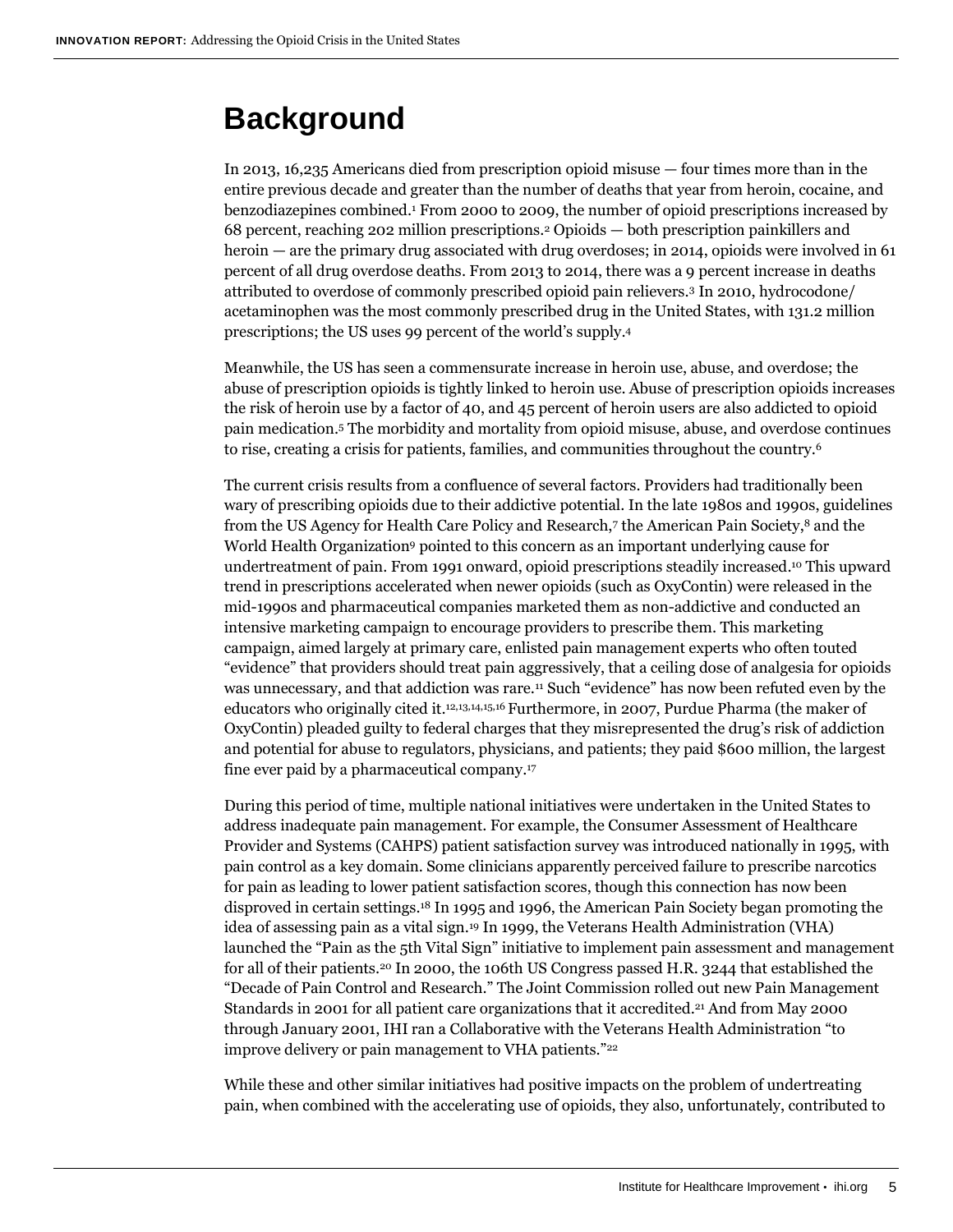the present crisis. There was a loosening of attitudes towards prescribing opioids and an overreliance on opioids to treat chronic pain, despite a lack of evidence that long-term use of opioids is effective for chronic pain. <sup>23</sup> In fact, when opioids are used to treat chronic pain, they can even produce increased sensitivity to pain, leading to more opioid use and the start of a vicious cycle. Alternative pain management options are often limited, due in part to lack of reimbursement from payers. This increased opioid prescribing led directly to some patients becoming addicted and facilitated the illicit use of opioids. The widespread use of sustained-release opioids greatly increased the problems of abuse and addiction because the tablets can be crushed to release a large amount of the drug which can then be ingested or injected.

Coinciding with the rise in opioid prescriptions, there was an influx of a new type of heroin, black tar heroin, into the US. Black tar heroin, predominantly trafficked from a single community in Mexico, was slow to be detected in the US. In contrast with the characteristics of previous drug epidemics, traffickers of black tar heroin sold in small quantities in smaller cities, rotated dealers, and focused on customer service to addicts. In order to deflect law enforcement attention, the traffickers explicitly prohibited violence. In order to maintain addictions, they offered free product when the addict was not able to pay. Black tar heroin did not lend itself to adulteration and was therefore more potent, addictive, and dangerous. Given these differences from the drug crisis of the 1980s, black tar heroin went undetected as a national problem for years. 24

The problem of prescription opioid misuse and abuse was also slow to be detected, in part because it tends to occur in populations that are not traditionally thought of as drug-seeking. Individuals who abuse and overdose on prescription opioids are more likely to be white, female, and middleaged.<sup>25</sup> Compounding the problem is the poor availability of and funding for comprehensive substance abuse treatment.

Fortunately, the crisis is now gaining increased local, state, and national attention. This welcome recognition, however, also brings challenges. As initiatives proliferate, they need to be coordinated and aligned. IHI is uniquely positioned to convene disparate groups to channel efforts for maximum impact.

### <span id="page-5-0"></span>**Results of the 90-Day Scan**

### **Many promising efforts were identified, but on the whole the opioid epidemic has not diminished.**

The US opioid crisis has received national attention from multiple government agencies, including the White House, Department of Health and Human Services (HHS), the Centers for Disease Control and Prevention (CDC), the National Institutes of Health (NIH), the Food and Drug Administration (FDA), the Drug Enforcement Administration (DEA), the Centers for Medicare & Medicaid Services (CMS), and the Surgeon General.

As part of our research, we studied 33 ongoing efforts at different levels: governmental (federal, state, local); professional associations; health system and health plan; and academic institutions (see Appendix A). Many of these efforts have shown positive results; for example, legislation passed in Washington State to reform opioid prescribing practices led to a reduction in the mean dose for long-acting opioids, a reduction in the percentage of doses over 120 mg morphineequivalent dose, and ultimately a 27 percent reduction in the number of overdose deaths between 2008 and 2012.<sup>26</sup> Other efforts include state-based Prescription Drug Monitoring Programs (PDMPs), FDA-required Risk Evaluation and Mitigation Strategies (REMS), and strategies to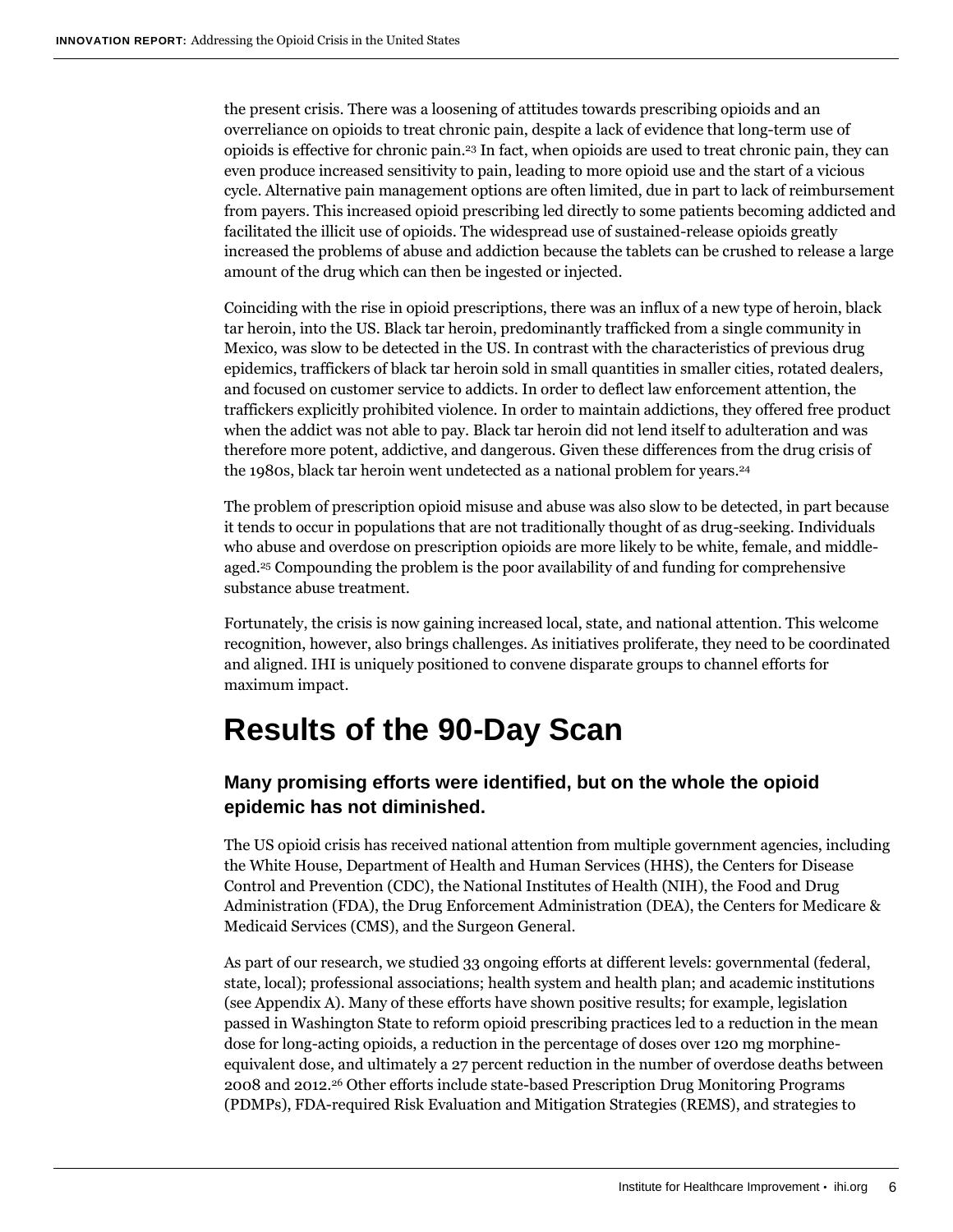address the epidemic released by the DEA, White House, and others. However, after several years, most of these efforts have yet to demonstrate significant or widespread impact.

So, despite many millions of dollars invested, the opioid epidemic continues to worsen. IHI identified several reasons for this:

- **Lack of coordination of approaches and resources.** Uptake of many interventions has been variable, and for some, evidence of effectiveness remains limited. Many initiatives remain siloed, addressing only one part of the problem; opioid misuse and abuse is a complex problem, and no single effort will effectively overcome it.
- **Lack of effective implementation of promising practices.** The lack of progress is not, in general, due to a lack of knowledge. Johns Hopkins Bloomberg School of Public Health recently published a comprehensive guide to evidence-based practices and recommendations for actions to address the opioid epidemic at different points in the system.<sup>27</sup> While the guide is useful for understanding potential strategies, it is insufficient to lead to systemic changes. Many efforts have resulted in publication of strategies or guidelines, but without support for execution of those strategies. We need to go a step further and move these guidelines and recommendations into implementation.
- **Failure to engage with local communities and across multiple stakeholders.** To successfully implement interventions, community-wide improvement efforts must engage those members of the community intended to be helped by the interventions. Initiatives must look beyond public health and health care to stakeholders such as law enforcement, community-based organizations that are not primarily focused on health, faith-based organizations, schools, and individuals and families directly affected by opioid abuse. Engagement and understanding of the local context is particularly important, due to the significant geographic variation in the opioid epidemic (see below).
- **Failure to spread promising practices.** There are many encouraging examples in the campaign against the opioid crisis, primarily at the regional, state, local levels. However, these promising practices are often not adopted elsewhere, or even spread from small test sites to the larger geographic area. In other domains, IHI has engaged in a number of large-scale initiatives focused on spread and scale-up of better practices, and we believe our work has application to the opioid crisis. 28,29
- **Direct and indirect counter-forces by the pharmaceutical industry.** These include developing new opioids and marketing them to patients and providers; lobbying for (and receiving) FDA approval for OxyContin for adolescents; and developing drugs to treat the side effects of opioid use (such as opioid-induced constipation) rather than address opioid dependency.
- **Lack of awareness among patients and consumers of the danger of prescription opioids.** In our research, both expert interviews and informal conversations highlighted the lack of awareness about the danger of opioids. We were surprised to learn how many individuals did not realize that commonly prescribed medications, such as Percocet or OxyContin, are opioids just as heroin is an opioid.

#### **There is a need for a system-level approach across communities.**

A new approach is needed to reverse the opioid crisis. IHI's innovation team researched the system design that facilitates opioid misuse, abuse, and dependence. Examining local efforts in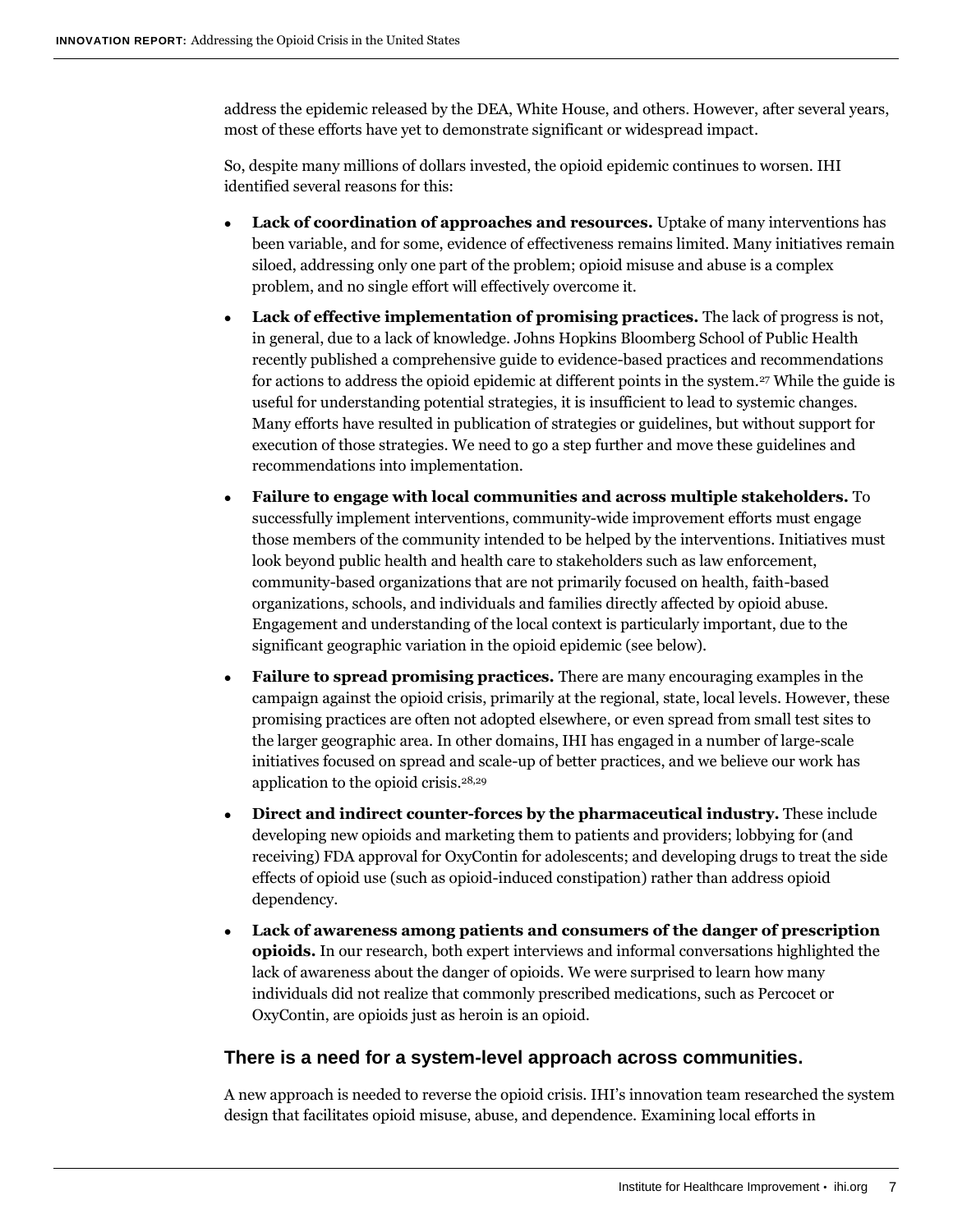Massachusetts driven by law enforcement and community coalitions (in Cambridge, Gloucester, and Watertown), larger regional efforts driven by health care (in Southern California and Oregon), national endeavors (such as the CDC's guidelines, which were released in March 2016), and individual provider experiences, it became very clear that one of the most significant drivers of the crisis is the lack of a system-level approach across communities. The diagram in Figure 1 illustrates typical patterns and cycles that occur in the outpatient setting. We call this a "system view."

#### **Figure 1. Typical Patterns and Cycles for Opioid Use in Outpatient Settings**



#### **SYSYEM VIEW: PRESCRIPTION OPIOID PATHWAY - OUTPATIENT SETTING**

A full system view of opioid use, misuse, and abuse reveals the need for coordinated efforts rather than point-in-time interventions. In addition, by mapping the 33 larger-scale endeavors to address the opioid epidemic to this system view, we found that 75 percent of efforts focused on provider prescribing practices, overdose prevention with naloxone, and addiction treatment: 17 focused on prescribing practices (51 percent); 3 focused on Naloxone overdose prevention (9 percent); and 5 focused on addiction treatment (15 percent).

These three practices are highlighted in the system view above. If a community focuses only on those three important, but limited, intervention points, it will miss opportunities for larger scale improvement as well as possible long-term solutions.

IHI's research highlights the following gaps: the absence of health care systems in some community coalitions; the absence of law enforcement, corrections, and social services in others; a shortage of detox beds and addiction treatment facilities; and poor bridging between detox and addiction treatment, which is the most critical time to prevent a fatal overdose. To address these gaps, some communities have capitalized on existing resources in novel ways. For example, in Cambridge, Massachusetts, narcotics detectives and EMTs serve as case managers for individuals addicted to opioids. Drug courts and treatment, often with the support of law enforcement, are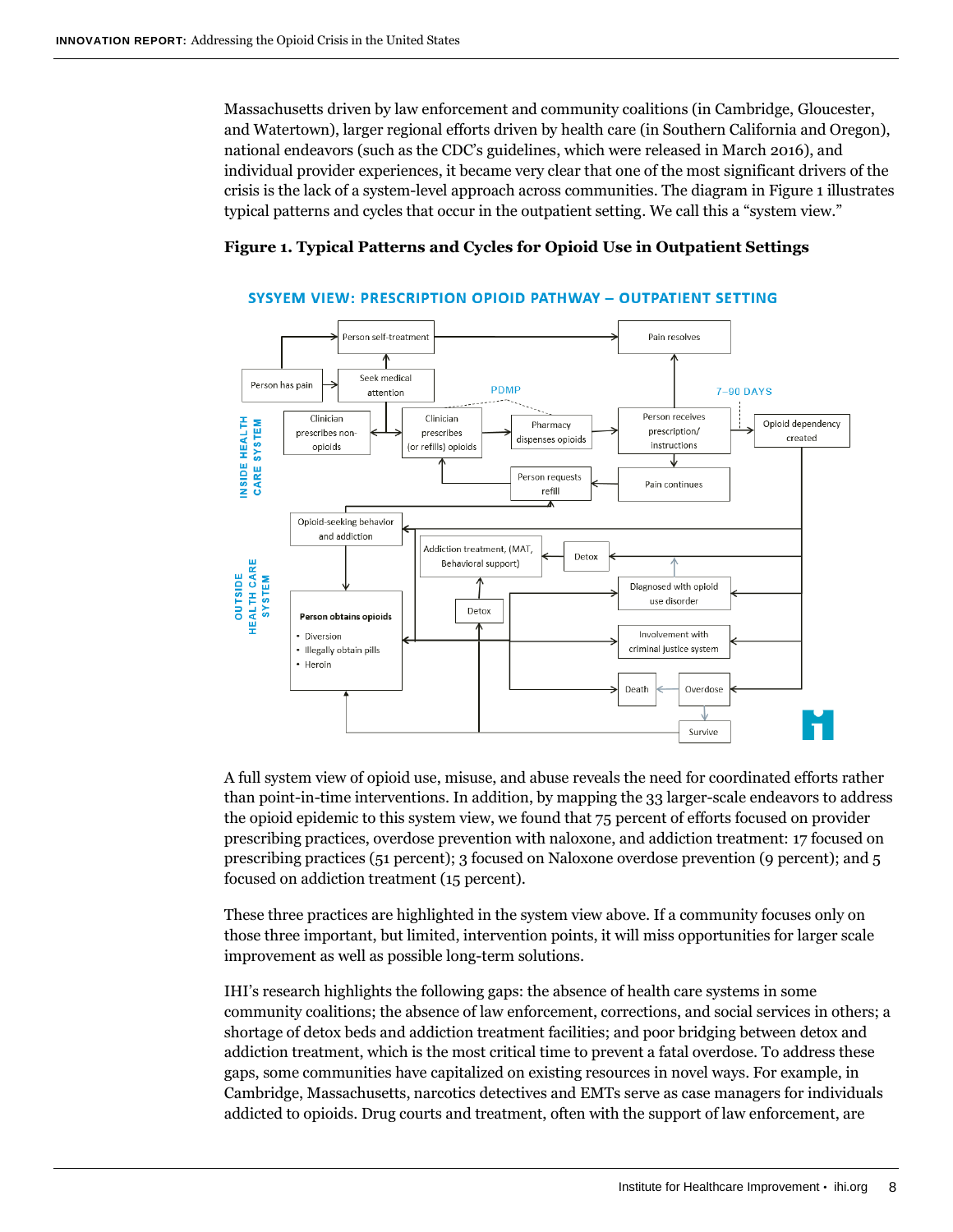replacing incarceration, and, interestingly, medical examiners are serving as physician educators, relaying information about opioid overdose fatalities back to providers. These creative solutions, predominantly invisible in the resource-rich programs we explored, are achieving successful outcomes (see Appendix A).

In addition to the system view, health care providers prescribing opioids need to be aware of the typical cycle of chronic opioid use, represented in Figure 2.





#### **There is significant geographic variation in opioid use.**

There is significant geographic variation in the opioid epidemic, with large regional differences in provider prescribing practices and opioid use, misuse, and abuse. This variation is part of the reason that tailored, local community approaches will be most successful. The map below (see Figure 3) is just one example of this variation; it shows 2012 data on differences in painkiller prescriptions per person.

#### **Figure 3. Geographic Variation of Opioid Use in the US**



SOURCE: IMS, National Prescription Audit (NPA™), 2012.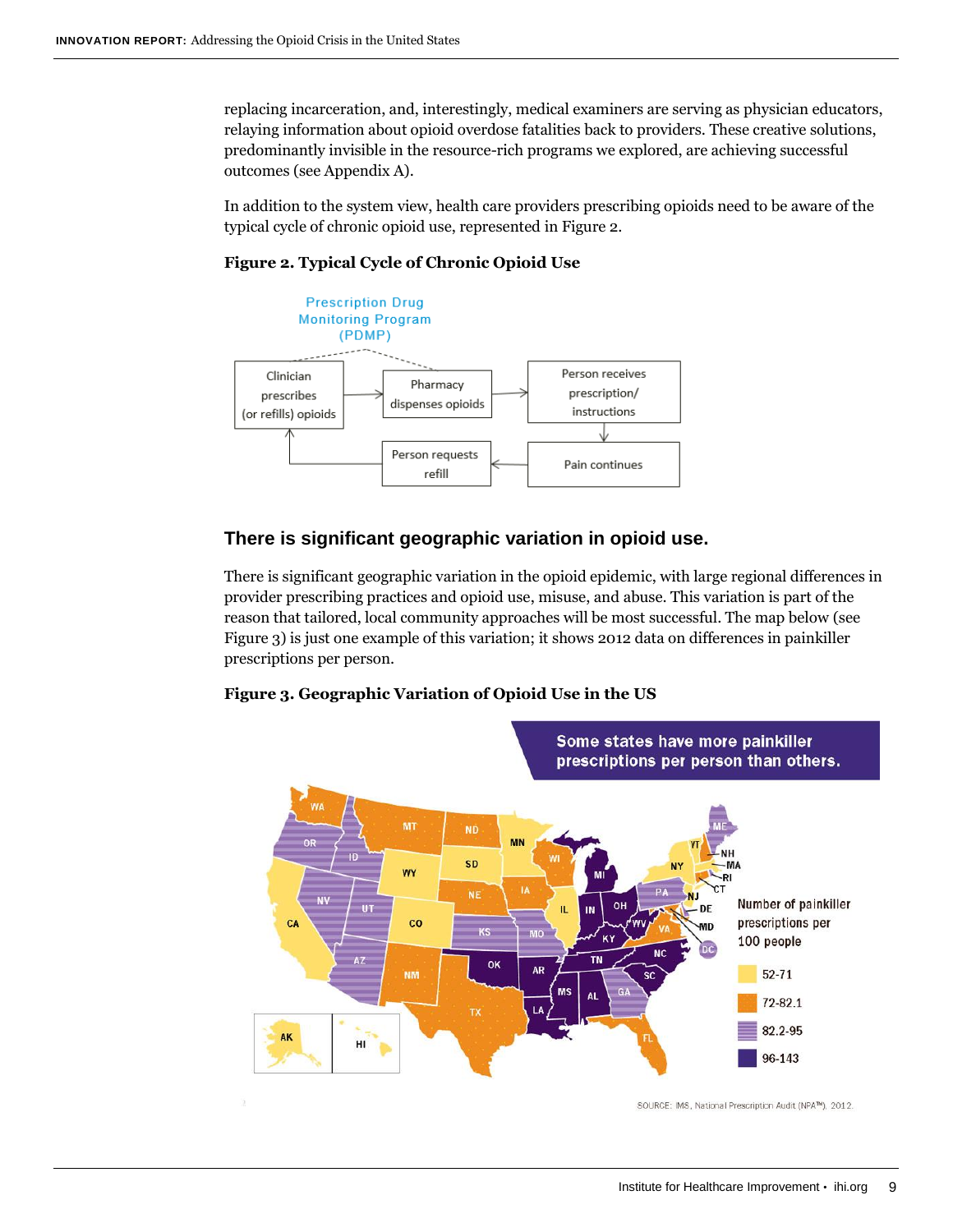Even within regions, it is important to consider nuances; for example, in Maine, the type of opioid use differs depending on the time of year. During lobster season, when fishermen have more disposable income, pills are more common, while off-season, heroin is more common because it is cheaper than pills. Understanding specific characteristics of the crisis in different geographic areas will be essential.

There are other regional differences, including:

- Prescription Drug Monitoring Program (PDMP) availability, access, regulatory scope, and use
- Population attitudes about pain and opioid-containing substances
- Law enforcement attitudes towards opioid users and incarceration of opioid users
- Judicial enforcement (presence of drug courts, treatment vs. prison)
- Availability of addiction treatment and referrals to treatment resources
- Reimbursement for addiction treatment
- Insurance reimbursement for screening and risk analysis
- Availability of heroin and other illicitly produced synthetic opioids in the community
- Education for providers and patients
- Oversight of patients and providers who take or prescribe controlled substances
- Community resources and involvement in response to the crisis
- Possible genetic variation or cultural influences affecting certain populations

#### **Four primary populations are affected by opioid use.**

Many current approaches do not take into account the different populations that are affected by this crisis. We propose four broad categories of populations, each corresponding to a different mix of applicable strategies. While these categories can be fluid (in particular the third and fourth), interventions need to account for multiple populations at different points in the system.

- Naïve patient: Avoid starting, thus preventing, opportunities for opioid use, misuse, and abuse
- High-dose chronic use: Compassionately taper opioids and move to alternative pain management
- Opioid-dependent, seeking within health care: Address opioid-seeking behavior without moving patients to illegal means of obtaining opioids
- <span id="page-9-0"></span>Opioid-dependent, seeking outside of health care: Address addiction behaviors and outcomes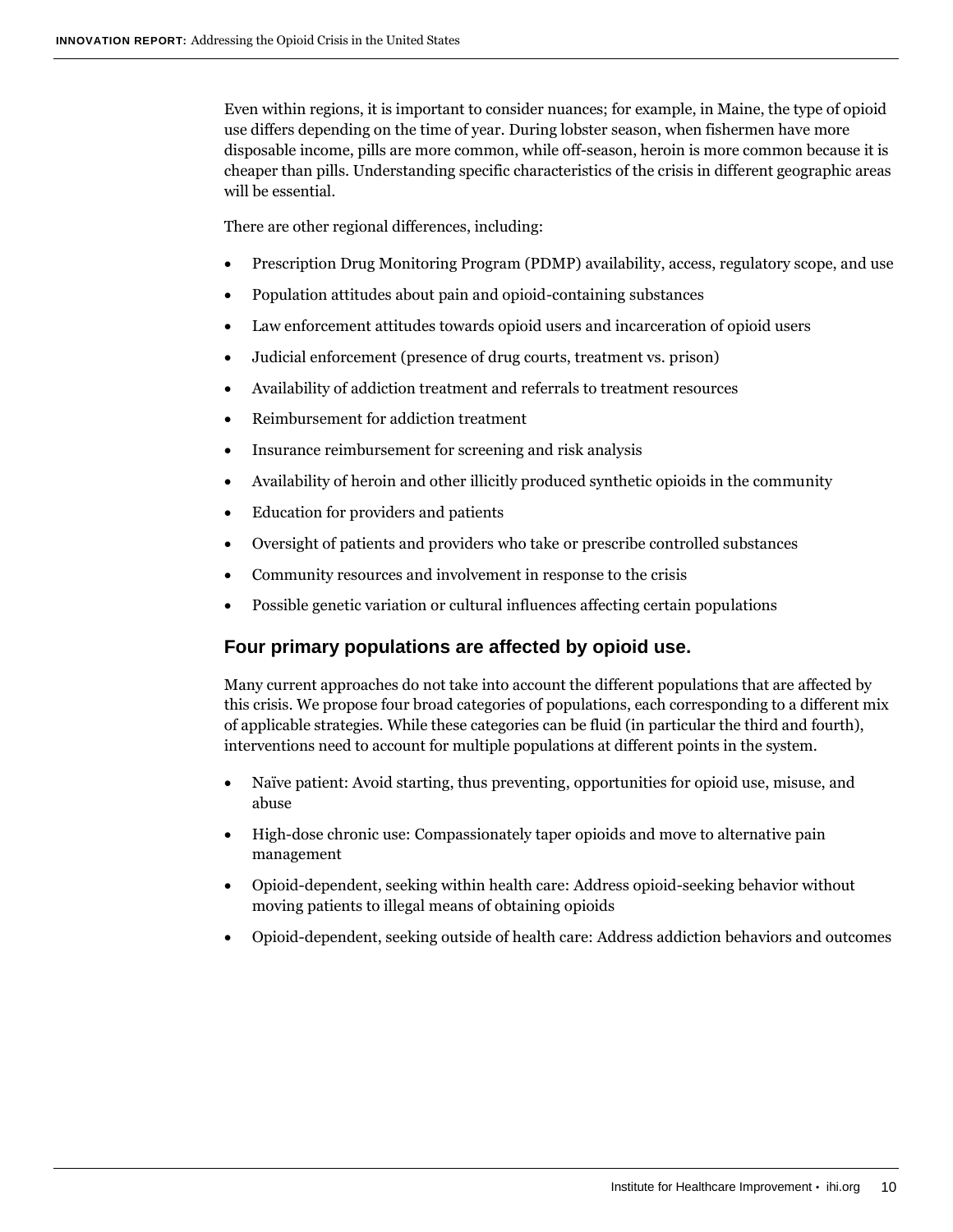# **Solution Theory and Operating Principles for Health Care**

Based on these gaps and the need for a system approach in communities, IHI's theory of change calls for a coordinated and collaborative community-wide approach. Health care, law enforcement, schools, the judicial system, addiction treatment centers, EMTs, public health officials, and others must find ways to tackle this crisis together. A solution that utilizes a community-wide system view of opioid use, misuse, and abuse, rather than isolated efforts to intervene at different points in time, will have a stronger impact on the trajectory of the opioid crisis.

The driver diagram in Figure 4, which further lays out our theory of change, illustrates four main drivers to reduce opioid use.

- **Limit supply of opioids:** Both prescription and heroin (note that this innovation project did not focus on heroin)
- **Raise awareness of risk of opioid addiction:** Both within the health care system to change prescribing and expectations and outside of health care to prevent adults and youth from recreational use (in addition, stigma reduction has proved necessary to reach the point of treatment)
- **Identify and manage the opioid-dependent population:** Strongly focused on the health care system, as it will need to compassionately treat and wean chronic opioid use
- **Treat opioid-addicted individuals:** Stakeholders throughout the entire community need to be engaged (i.e., a collaborative, community-wide approach)

#### **Figure 4. Driver Diagram: Reversing the Opioid Crisis in a Community**

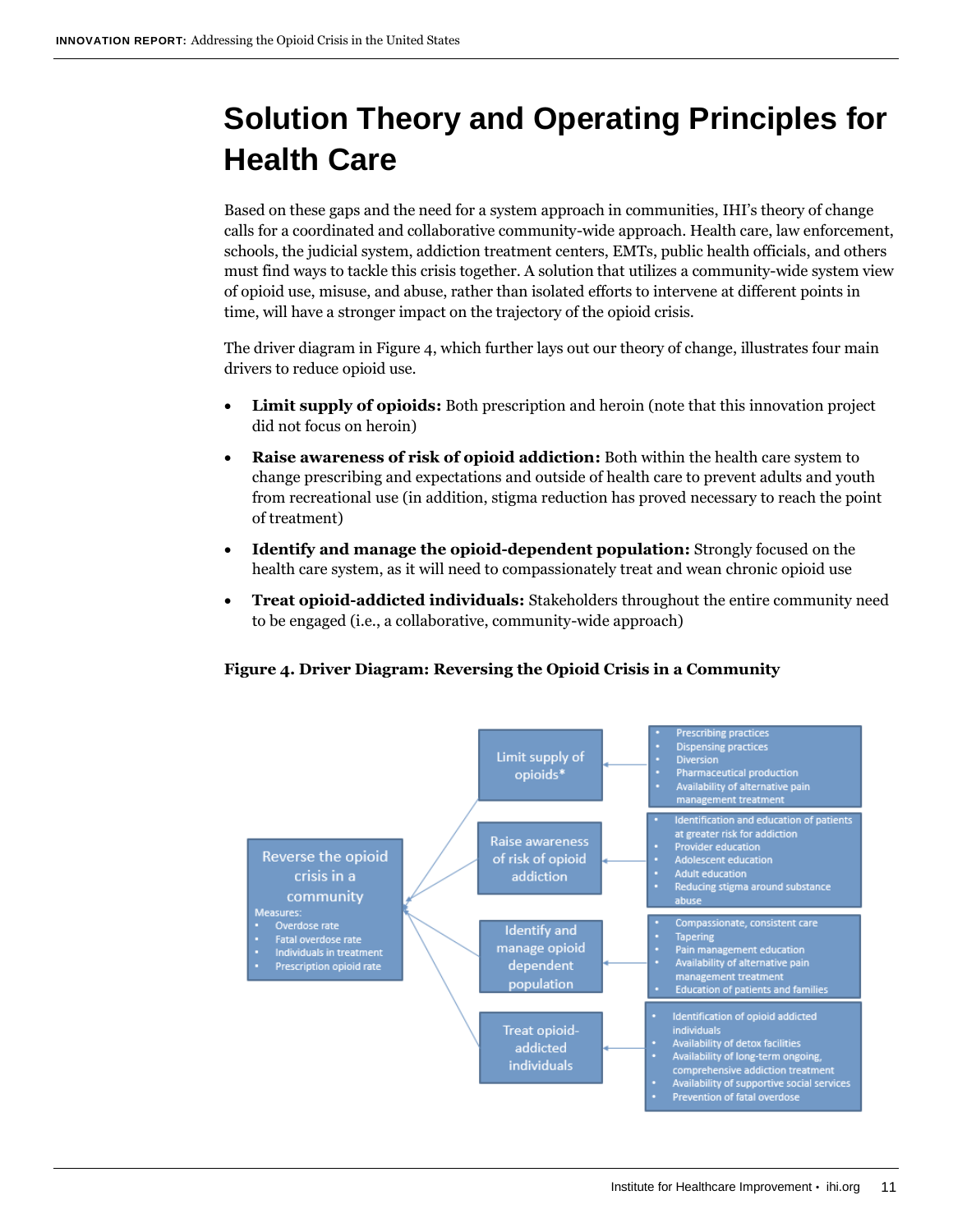Opioid misuse is a sensitive topic. Providers may resent the implication that they are inappropriately prescribing medications; patients may resent being treated as potential addicts and may fear that their pain will be ignored; and pharmaceutical companies are putting substantial pressure on providers to continue current prescribing practices. Given these realities, it is important to lay out a set of operating principles.

The list below focuses on operating principles for a health care system committed to addressing the opioid crisis:

- Patients with pain need appropriate pain management.
	- Cancer pain and palliative care are excluded from this conversation. These patients should not be counseled to reduce opioid use.
- Scientific and clinical knowledge about how opioids work in the body and brain has evolved, so policies and practices must also evolve.
- The latest evidence about appropriate use and risks of opioids for both acute and chronic pain needs to be disseminated to providers and integrated into routine care.
- Opioid prescribing crosses many different types of providers with varying degrees of training on pain management and opioid use, so provider education must take these differences into account.
- Patients need to be better informed about the effectiveness and risks of opioids.
	- o The majority of prescription overdoses and deaths are accidental, and can happen to any patient on chronic, high-dose opioids (usually due to respiratory depression, and the highest risk is in combination with Benzodiazepines, sleep medications, and/or "muscle relaxants").
	- o Many patients become opioid-dependent unintentionally.
- Use of prescription opioids is linked to heroin use and needs to be recognized as such.
- Any intervention effort needs to take into account possible unintended consequences for other parts of the system.

#### **Strategy Session with the US Surgeon General**

In December 2015, IHI, in collaboration with 100 Million Healthier Lives, convened a small strategy session with the US Surgeon General, Dr. Vivek Murthy. The Surgeon General has named addiction as one of his priority areas for his time in office, and he is planning a multi-pronged campaign to address the epidemic.

IHI invited experts from communities across the country with different perspectives on the opioid crisis (see Appendix B), including health care providers, payers, and representatives from government agencies, public health, and law enforcement. This group had a rich discussion with the Surgeon General and his team to provide feedback on systemic challenges and the Surgeon General's proposed campaign components and public messaging strategies.

### <span id="page-11-0"></span>**Conclusion and Recommendations**

IHI is confident that a system approach at the community level has strong potential to effectively address the opioid epidemic. To our knowledge, few efforts have defined or are addressing the full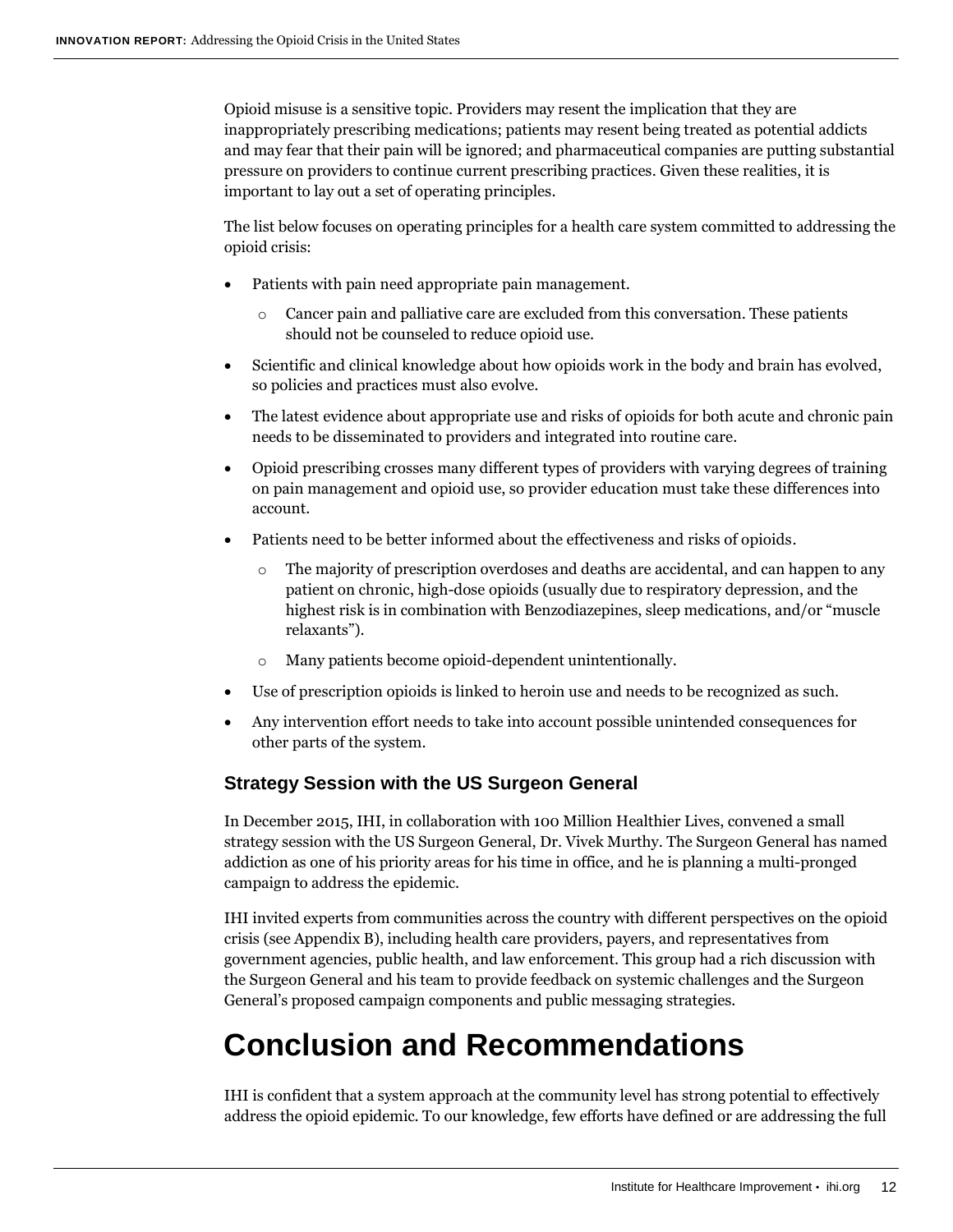system view of the opioid epidemic, or are using this view to mobilize mutually reinforcing activities by multiple stakeholders. IHI is seeking opportunities to work with communities to utilize a system design as a blueprint for intervention.

Through the research in this innovation project, we identified several key components for implementing a community-wide strategy to address the opioid crisis.

- **Retrain providers:** Over the past 20 years, well-intentioned providers have been given misinformation pertaining to opioids, with respect to both dose and need. In particular, the use of opioids for chronic pain needs to change. Researching Coumadin and antibiotic stewardship efforts, which successfully changed provider prescribing habits, will help to provide background on the approach to retraining providers for opioid prescribing.
- **Consider all providers:** Unlike many other medications, opioids are prescribed by a wide array of providers. Retraining needs to occur for all of them, including pediatricians, sports physicians, orthopedists, nurse practitioners, physician assistants, and dentists (dentists prescribe approximately 12 percent of immediate-release opioids in the US).<sup>30</sup>
- **Identify alternative treatment options for pain management:** Providers and patients both need medications and methods to treat pain appropriately. Asking providers to change practices without offering a substitute will both limit effectiveness and fail to address the needs of patients.
- **Create a role for pharmacists and retail pharmacy ("corresponding responsibility"):** There is a natural but underdeveloped role for pharmacists, who are often the last line of defense before an opioid prescription reaches a patient. A mechanism to build strong learning and feedback loops between providers, pharmacists, and patients is required.
- **Engage in public messaging:** There is a lack of public awareness of the danger of opioids, and that prescription opioids are similar molecularly to heroin. Further complicating the lack of awareness is the fact that many patients place total trust in their providers, and do not believe their doctor would give them something dangerous. An effective public campaign will be a significant factor in making an impact in communities.
- **"Flood the zone":** Efforts will not be successful if conducted in isolation. We need to deploy multiple methods across a community to achieve optimal outcomes.
- **Recognize that geography is important:** Given how different this crisis looks in different parts of the country, geographically based efforts may make sense. Partnerships can then form to create the appropriate scalable unit (e.g., states, regions, large urban areas).
- **Include law enforcement:** As stated by Joseph Foster, Attorney General of New Hampshire, "We can't arrest our way out of this problem." Law enforcement, drug courts, police officers, and social workers are at the front lines of this epidemic. They are acutely aware of detox and treatment availability (or the lack thereof) and the often vicious cycle that accompanies prescription opioid addiction as it shifts into illegal activity. These individuals need to be included as full partners in addressing the opioid crisis.

<span id="page-12-0"></span>By combining the research detailing IHI's knowledge of community-wide change efforts and these specific needs, IHI aims to change the trajectory of the opioid crisis in a community or multiple communities across a state.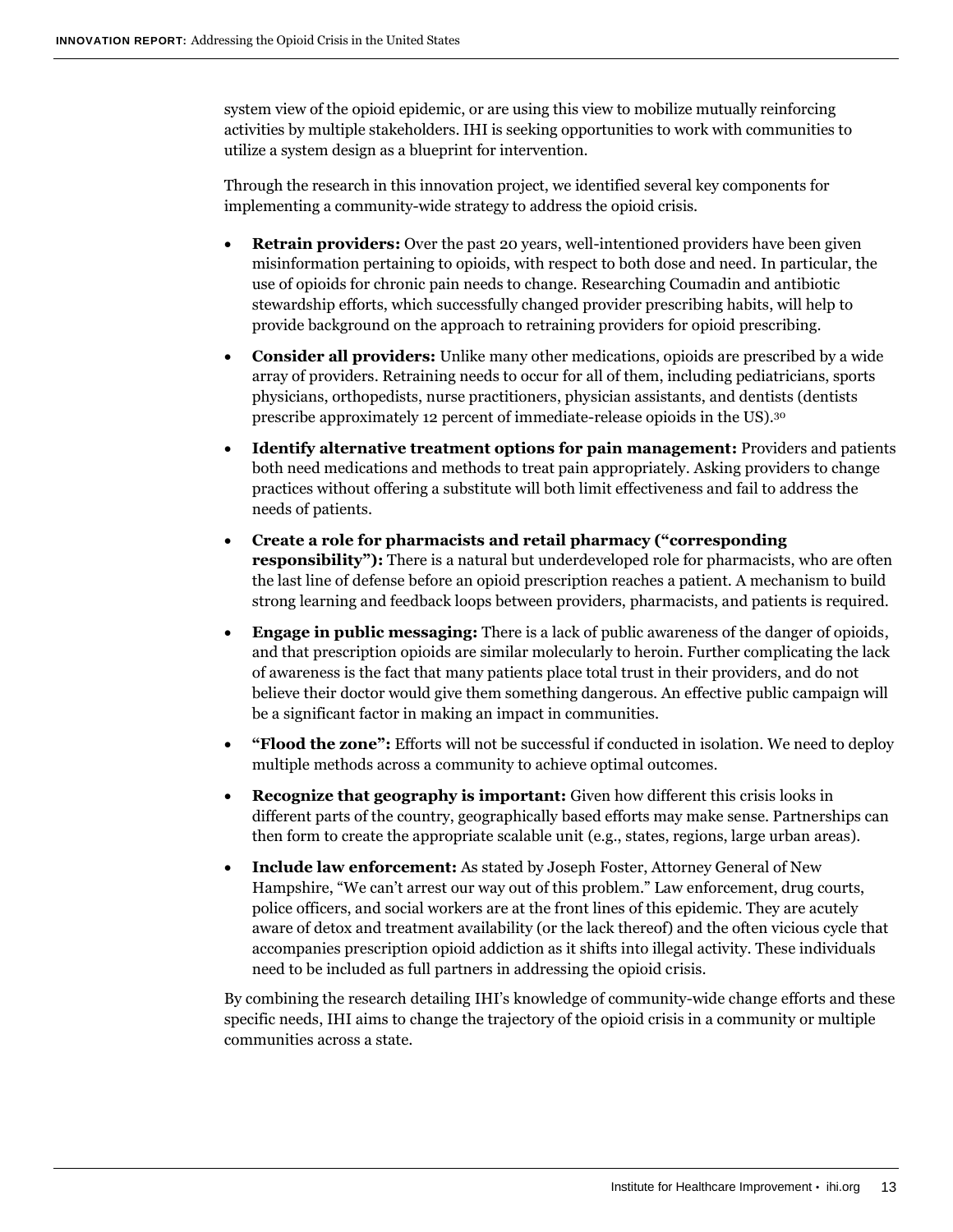# **Appendix A: Key Stakeholders in Addressing the US Opioid Crisis**

### <span id="page-13-0"></span>**Federal**

Opioid use, misuse, and abuse has received significant federal attention and funding in the US, but these investments have yielded limited evidence of improvement. Practically every federal agency with a stake in either health or drug use/abuse is engaged in some way. These strategies tend to focus on providers in the outpatient setting. US federal strategies include:

- Clinical guidelines that provide recommendations for safe and appropriate opioid prescribing
- Tighten opioid dispensing rules, reducing both the amount of pills dispensed with each prescription and the incidence of new prescriptions
- Expand access to naloxone and medical addiction treatment
- Provide access to safe drug disposal in the community to prevent diversion
- Educate patients and providers on the dangers of opioids and risks of long-term use and addiction
- To advance recommendations, provide funding to states and community health centers, and to educate providers
- General publicity about the opioid epidemic

| <b>Federal Entity</b>                                                         | <b>Strategy to Reduce Opioid</b><br>Overuse                                                                                                                                                                                                                                                                               | <b>Evidence of Improvement /</b><br><b>Results to Date</b>                                                                         |
|-------------------------------------------------------------------------------|---------------------------------------------------------------------------------------------------------------------------------------------------------------------------------------------------------------------------------------------------------------------------------------------------------------------------|------------------------------------------------------------------------------------------------------------------------------------|
| <b>Drug Enforcement</b><br>Administration<br>(DEA) / Department<br>of Justice | Tightened opioid dispensing rules in<br>٠<br>2014-2015: Hydrocodone is now<br>classified as Schedule II and<br>requires monthly provider visits to<br>renew opioid prescriptions<br>Drug take-back effort: Authorized<br>community drop-off sites for unused<br>prescription opioids<br>Resource site for opioid epidemic | Impact is currently unclear - there<br>has been some public push back<br>on the need for provider visits to<br>renew prescriptions |
| <b>White House Office</b><br>of National Drug<br><b>Control Policy</b>        | FY16 federal budget includes \$99M<br>increase over FY15 for efforts to reduce<br>opioid-related morbidity and mortality<br><b>Prescription Drug Abuse Prevention</b><br>Plan (2011): Education, monitoring,<br>proper medication disposal,<br>enforcement                                                                | $N/A -$ too soon to determine                                                                                                      |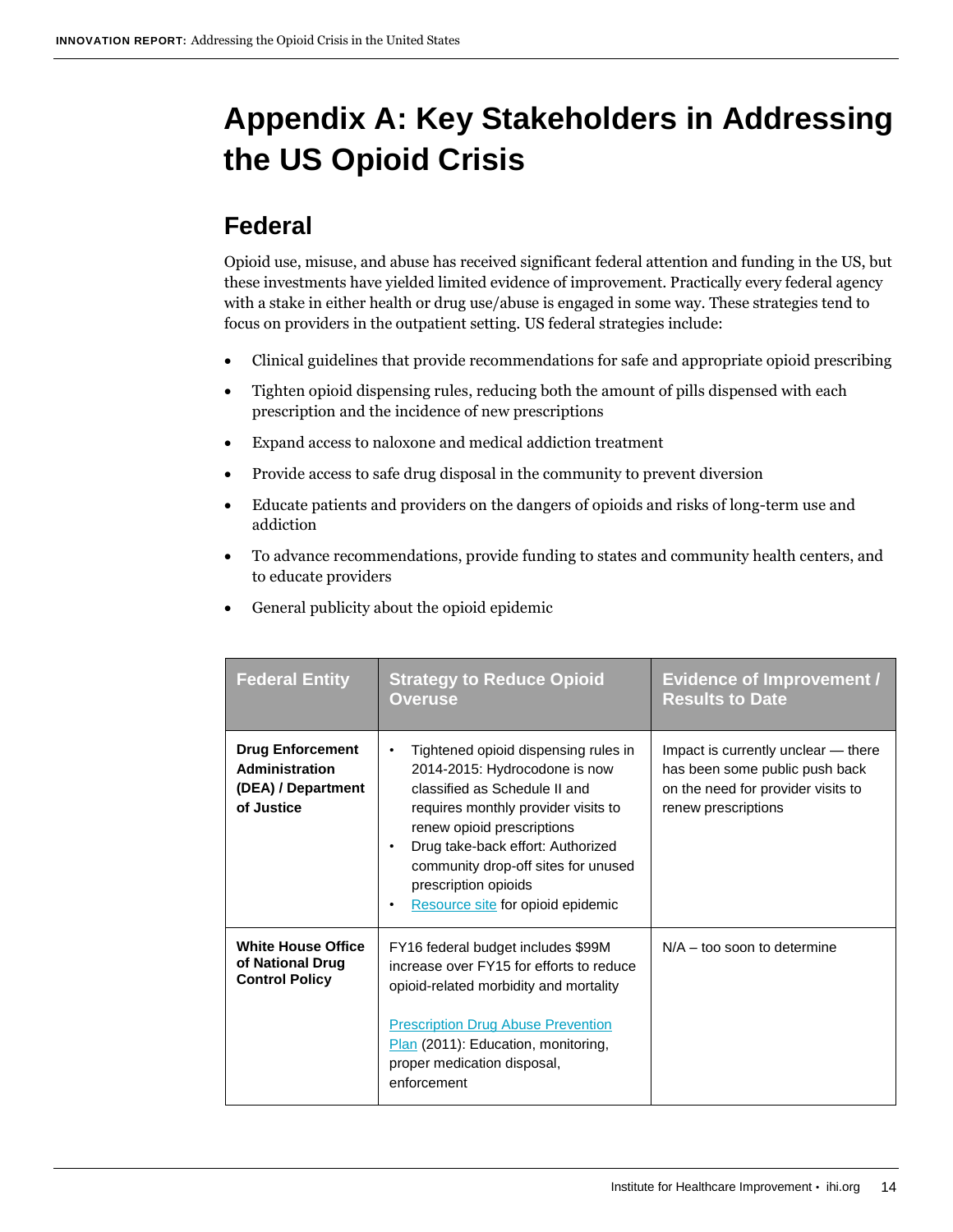| <b>Federal Entity</b>                                                   | <b>Strategy to Reduce Opioid</b><br><b>Overuse</b>                                                                                                                                                                                                                                                                                                                                                                                                                                 | <b>Evidence of Improvement /</b><br><b>Results to Date</b>                                                                              |
|-------------------------------------------------------------------------|------------------------------------------------------------------------------------------------------------------------------------------------------------------------------------------------------------------------------------------------------------------------------------------------------------------------------------------------------------------------------------------------------------------------------------------------------------------------------------|-----------------------------------------------------------------------------------------------------------------------------------------|
| <b>Centers for</b><br><b>Disease Control</b><br>and Prevention<br>(CDC) | State-based grants<br>$\bullet$<br>New clinical guidelines - released<br>$\bullet$<br>March 2016<br>Recommendations in several<br>different publications and<br>highlighting epidemic in Morbidity<br>and Mortality Weekly Review                                                                                                                                                                                                                                                  | Guidelines released in March 2016<br>and have been receiving significant<br>press, but it's too early to see<br>results                 |
| <b>Veterans Affairs</b><br>(VA)                                         | VA National Pain Management<br>$\bullet$<br>Strategy, including Pain<br>Management Toolkit, "Pain as the<br>5th Vital Sign" campaign and toolkit,<br>and stepped care model of pain<br>management<br><b>Opioid Safety Initiative Toolkit</b>                                                                                                                                                                                                                                       | VA has not released any results                                                                                                         |
| <b>Centers for</b><br>Medicare &<br><b>Medicaid Services</b><br>(CMS)   | Guidance to help states implement<br>$\bullet$<br>evidence-based substance use<br>disorder treatment<br>Partnership for Patients Network<br>$\bullet$<br>(P4P): Opioid Knowledge Self-<br>Assessment and Organization of<br>Safe Opioid Practices<br>Audit of Managed Medicare Plans<br>$\bullet$<br>for high opioid utilization (>120 mg<br>$MED/day + 4$ prescribers + 4<br>pharmacies) and requirement of<br>action plans for each patient [*MED<br>= morphine-equivalent dose] | 55% decrease in rate of opioid-<br>based adverse drug events in some<br>systems that participated in<br>Partnership for Patients        |
| Department of<br>Health and Human<br><b>Services (HHS)</b>              | HHS Secretary's initiative to combat<br>opioid abuse has three priority areas:<br>Opioid prescribing strategies to<br>reduce opioid use disorder and<br>overdose<br>Expanded use and distribution of<br>naloxone<br>Expansion of medication-assisted<br>treatment (MAT)<br>September 2015: Convened 50-state<br>meeting on opioid overdose prevention<br>and opioid use disorder                                                                                                   | $N/A -$ too soon to determine                                                                                                           |
| <b>Food and Drug</b><br><b>Administration</b><br>(FDA)                  | <b>Risk Evaluation and Mitigation Strategy</b><br>(REMS) (2011) for DEA-registered<br>providers for all extended-release/long-                                                                                                                                                                                                                                                                                                                                                     | Peppin et al. (2011): Concluded<br>that proposed REMS is unlikely to<br>reduce prescription drug abuse that<br>occurs with non-patients |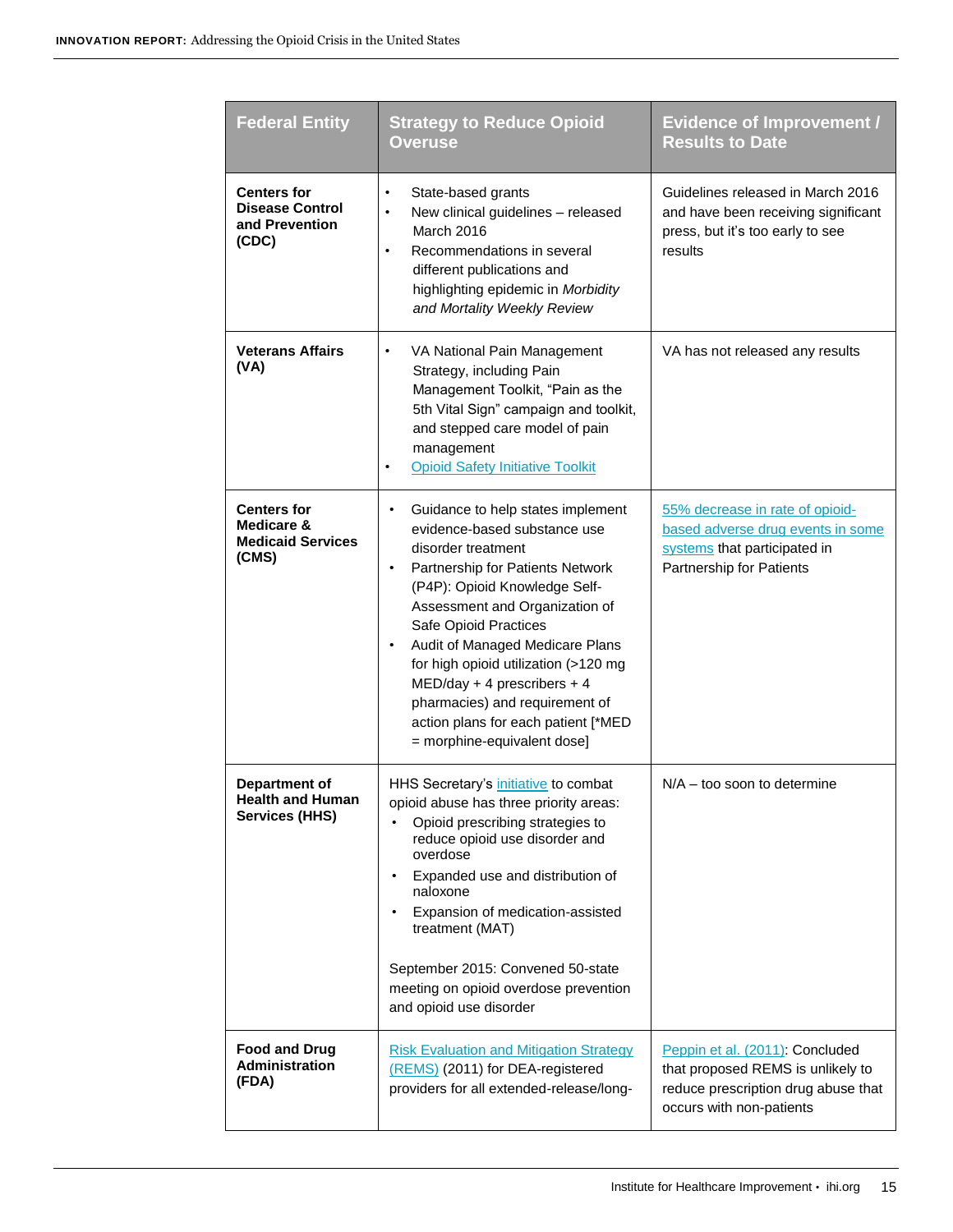| <b>Federal Entity</b>                                                                               | <b>Strategy to Reduce Opioid</b><br><b>Overuse</b>                                                                                                                                                                                                                                                                                                                                                                                                                                                                                                                                | <b>Evidence of Improvement /</b><br><b>Results to Date</b>                                                                                                                                                                                                                                                                                                                                                                                                                                                                                                                                                                                                                              |
|-----------------------------------------------------------------------------------------------------|-----------------------------------------------------------------------------------------------------------------------------------------------------------------------------------------------------------------------------------------------------------------------------------------------------------------------------------------------------------------------------------------------------------------------------------------------------------------------------------------------------------------------------------------------------------------------------------|-----------------------------------------------------------------------------------------------------------------------------------------------------------------------------------------------------------------------------------------------------------------------------------------------------------------------------------------------------------------------------------------------------------------------------------------------------------------------------------------------------------------------------------------------------------------------------------------------------------------------------------------------------------------------------------------|
|                                                                                                     | acting opioid drugs to encourage<br>providers to:<br>Educate themselves<br>$\bullet$<br>Counsel patients<br>٠<br>Emphasize patient and caregiver<br>$\bullet$<br>understanding of medication guide<br>Consider other pain management<br>٠<br>strategies                                                                                                                                                                                                                                                                                                                           | Slevin and Ashburn (2011):<br>Surveyed primary care physician<br>opinion on REMS, found that 50%<br>of responding physicians would be<br>willing to comply with REMS<br>mandatory education component,<br>including the requirement to<br>provide education to patients<br>For some REMS components,<br>willingness to continue to<br>prescribe despite the restriction<br>was higher (up to 90%)<br>However, this leaves a<br>$\bullet$<br>substantial proportion of<br>physicians who would not be<br>willing to prescribe opioids<br>controlled by the new REMS<br>(could have unintended effect<br>of decreasing access to these<br>medications for legitimate<br>medical purposes) |
| <b>Health Resources</b><br>and Services<br><b>Administration</b><br>(HRSA)                          | \$100M in new funding available in early<br>2016 to 300 community health centers<br>to expand substance abuse treatment,<br>including Medication-Assisted<br>Treatment (MAT) for opioid use disorder                                                                                                                                                                                                                                                                                                                                                                              | $N/A -$ too soon to determine                                                                                                                                                                                                                                                                                                                                                                                                                                                                                                                                                                                                                                                           |
| <b>National Institutes</b><br>of Health (NIH)                                                       | National Pain Strategy - six areas:<br>Determine just how big and how<br>severe chronic pain is as public<br>health issue<br>Better emphasis on prevention of<br>acute and chronic pain<br>Improve the quality of pain care AND<br>٠<br>reduce barriers to underserved<br>populations at risk for pain<br>Make sure that access to optimal<br>$\bullet$<br>pain management is available to all<br>Provide more education and training<br>٠<br>for the people who deliver care<br>Create a national pain awareness<br>٠<br>campaign and promote safe<br>medication use by patients | Released March 2016                                                                                                                                                                                                                                                                                                                                                                                                                                                                                                                                                                                                                                                                     |
| <b>Substance Abuse</b><br>and Mental Health<br><b>Services</b><br><b>Administration</b><br>(SAMHSA) | \$11M in funding to 11 states to expand<br>and enhance MAT services in 2015                                                                                                                                                                                                                                                                                                                                                                                                                                                                                                       | $N/A -$ too soon to determine                                                                                                                                                                                                                                                                                                                                                                                                                                                                                                                                                                                                                                                           |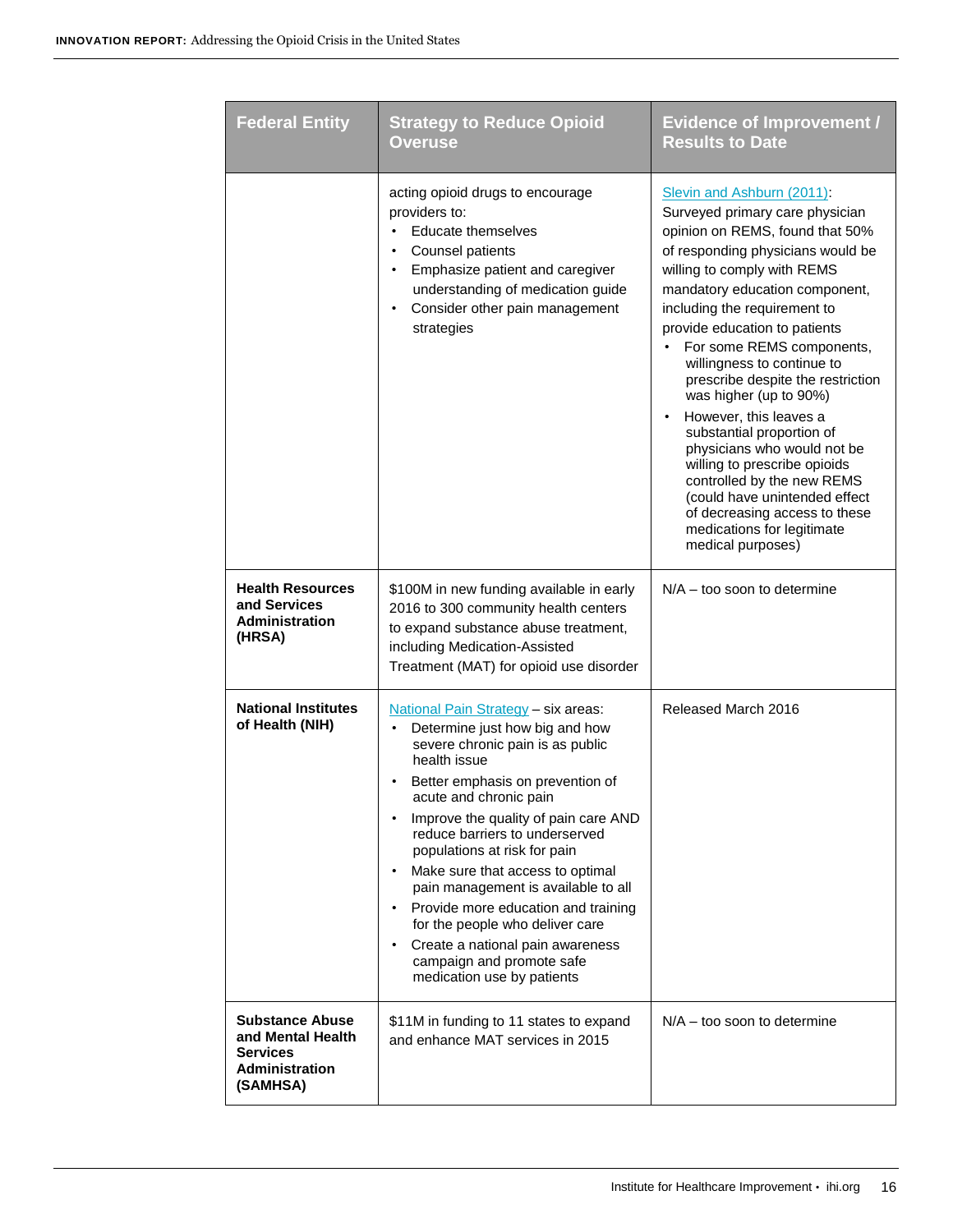### <span id="page-16-0"></span>**Professional Associations**

Practically all relevant professional provider and pharmacist associations have some information available on opioid use on their websites. Since they can issue only recommendations, not regulations, their impact may be limited, but members listen to these associations of their peers and they can be a good platform for disseminating information. Professional association strategies include:

- Release statements in support of regulations and laws and suggestions for members regarding prescribing practices; raising awareness of opioid overuse and overdose
- Pharmacists: Access to naloxone for at-risk patients without a provider's prescription; access to prescription monitoring programs
- Physicians and dentists: Guidelines and policy statements (but unclear what actions have been taken by members as a results of these)
- Generally focused on outpatient settings (except for hospitalists and ED doctors)

| <b>Professional</b><br><b>Association</b>                                                                                         | <b>Strategy to Reduce Opioid</b><br><b>Overuse</b>                                                                                                                                                                                                                                                                                                                                                                                                                                                                                                                                                                                                                                             | <b>Evidence of Improvement /</b><br><b>Results to Date</b>                                            |
|-----------------------------------------------------------------------------------------------------------------------------------|------------------------------------------------------------------------------------------------------------------------------------------------------------------------------------------------------------------------------------------------------------------------------------------------------------------------------------------------------------------------------------------------------------------------------------------------------------------------------------------------------------------------------------------------------------------------------------------------------------------------------------------------------------------------------------------------|-------------------------------------------------------------------------------------------------------|
| <b>Consumers Union</b>                                                                                                            | In 2012, Consumer Reports<br>published a report encouraging<br>patients to seek alternate, less risky<br>pain relief options<br>Choosing Wisely issued statements<br>on not prescribing opioids                                                                                                                                                                                                                                                                                                                                                                                                                                                                                                | Has a large readership - may<br>have been helpful for patient<br>education about the risks of opioids |
| <b>National Association of</b><br><b>Boards of Pharmacy</b><br>(NABP)<br><b>American Pharmacists</b><br><b>Association (APhA)</b> | NABP: Policy statement (October<br>2014) to expand access to<br>naloxone for pharmacists<br>APhA: Policy statement on the role<br>of the pharmacist:<br>Education for pharmacists and<br>٠<br>students<br>Recognition of pharmacists as<br>$\bullet$<br>health care providers in<br>exercising professional<br>judgment in assessment of<br>patients to fulfill responsibilities<br>around substance misuse,<br>abuse, and diversion<br>Pharmacist access to and use<br>٠<br>of prescription monitoring<br>programs<br>Support development of laws<br>$\bullet$<br>that permit pharmacists to have<br>and initiate naloxone, including<br>education about appropriate<br>dosing and initiation | Unclear what members are doing<br>with these suggestions                                              |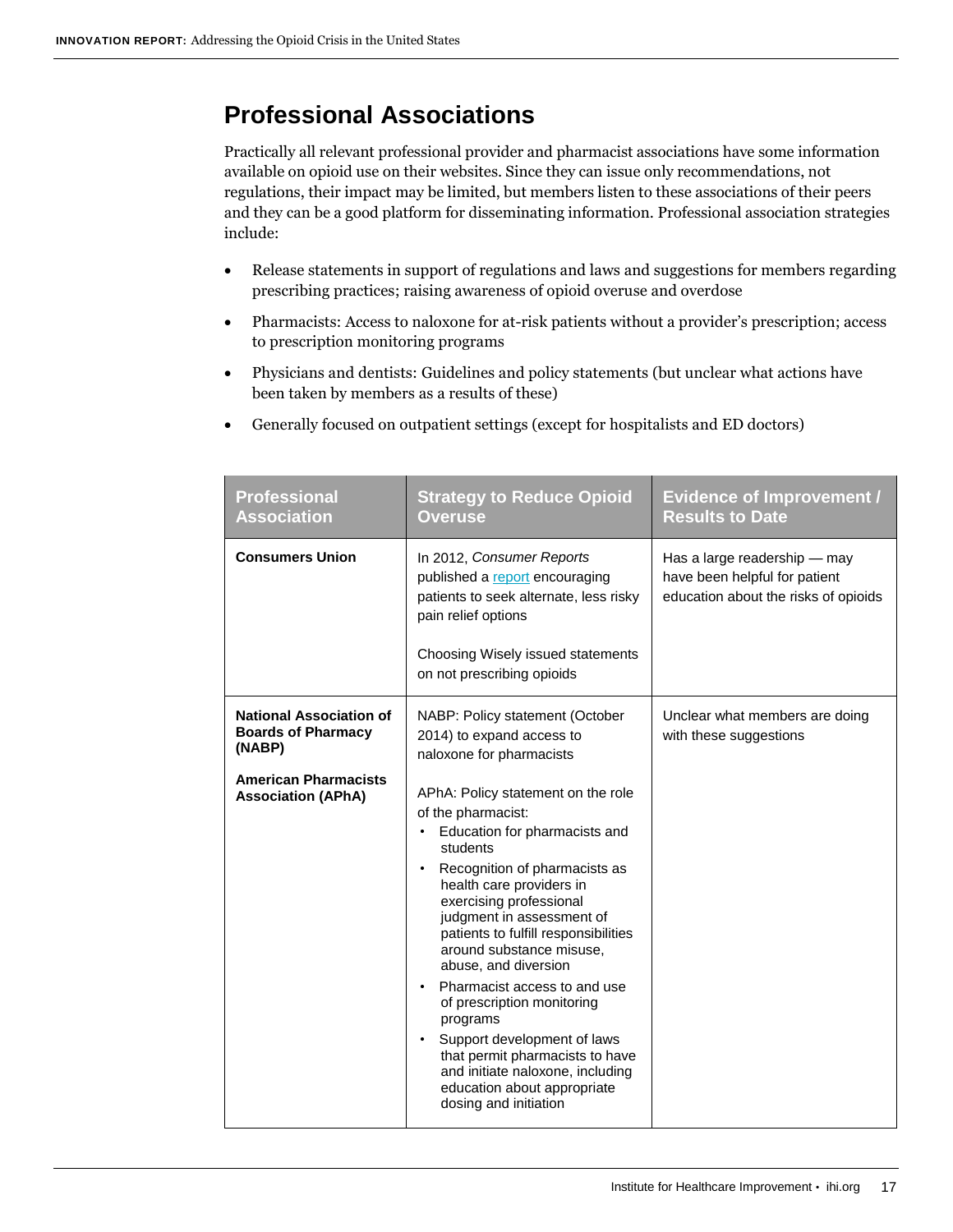| <b>Professional</b><br><b>Association</b>                 | <b>Strategy to Reduce Opioid</b><br><b>Overuse</b>                                                                                                                                                                                                                                                                                                                                                                                                                                                                                                                                                                                                                                                                                                                                         | <b>Evidence of Improvement /</b><br><b>Results to Date</b>                                                        |
|-----------------------------------------------------------|--------------------------------------------------------------------------------------------------------------------------------------------------------------------------------------------------------------------------------------------------------------------------------------------------------------------------------------------------------------------------------------------------------------------------------------------------------------------------------------------------------------------------------------------------------------------------------------------------------------------------------------------------------------------------------------------------------------------------------------------------------------------------------------------|-------------------------------------------------------------------------------------------------------------------|
| <b>Alliance of Community</b><br><b>Health Plans</b>       | 2012 report for community health<br>plans: Ensuring Safe and<br><b>Appropriate Prescription Drug Use,</b><br>including plan profiles of seven<br>plans that have done good work on<br>this                                                                                                                                                                                                                                                                                                                                                                                                                                                                                                                                                                                                 | Great case studies of plans with<br>good results, including CareOregon<br>and Group Health                        |
| American Medical<br><b>Association (AMA)</b>              | Federal and state advocacy to<br>prevent prescription drug abuse<br>and diversion<br>The <b>AMA Task Force to Reduce</b><br>Opioid Abuse wants physicians<br>across the nation to join together<br>and take action to prevent opioid<br>abuse - five suggestions for<br>physicians:<br>• Register and use your<br>state prescription drug<br>monitoring program to check<br>your patient's prescription history<br>• Educate yourself on managing<br>pain and promoting safe,<br>responsible opioid prescribing<br>• Support overdose prevention<br>measures, such as increased<br>access to naloxone<br>• Reduce the stigma of substance<br>use disorder and enhance<br>access to treatment<br>• Ensure patients in pain aren't<br>stigmatized and can receive<br>comprehensive treatment | Unclear what members are doing<br>with these suggestions, but the<br>AMA has significant clout with<br>physicians |
| American Academy of<br><b>Family Physicians</b><br>(AAFP) | Guidelines for how to monitor<br>opioid use for patients with chronic<br>pain<br>Published report for members on<br>using opioids to manage chronic,<br>nonterminal pain and a position<br>paper on pain management and<br>opioid abuse                                                                                                                                                                                                                                                                                                                                                                                                                                                                                                                                                    | Unclear what members are doing<br>with these suggestions                                                          |
| <b>Society of Hospital</b><br><b>Medicine</b>             | No official statements; they have<br>written some articles for their<br>members on issues in opioid<br>prescription, overdoses, and pain<br>management for hospitalists.                                                                                                                                                                                                                                                                                                                                                                                                                                                                                                                                                                                                                   | Unclear what members are doing<br>with these suggestions                                                          |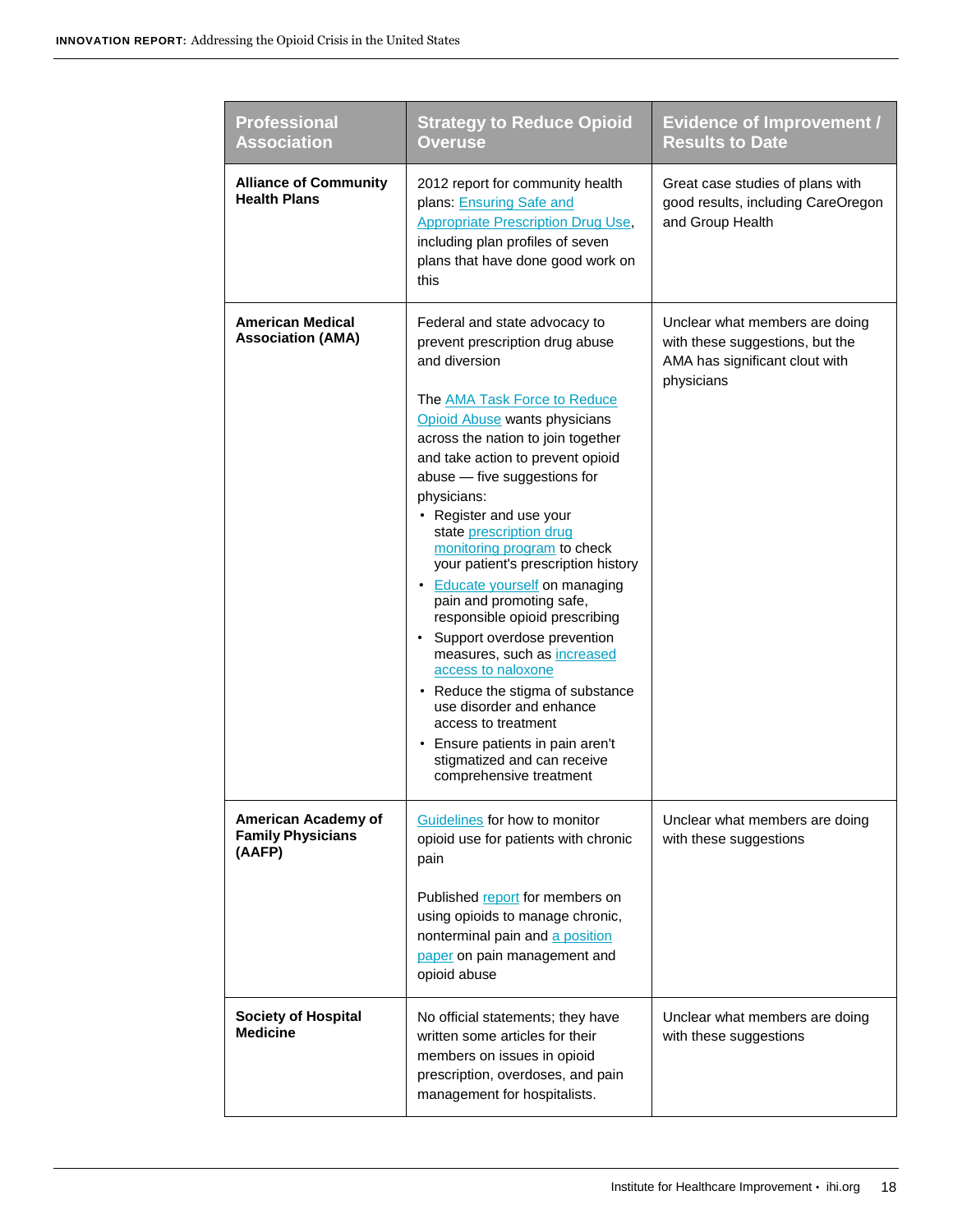| <b>Professional</b><br><b>Association</b>                                                                                                                                            | <b>Strategy to Reduce Opioid</b><br><b>Overuse</b>                                                                                                                                                                                                                                                                                                                                                                                                                                                                                                                                                                                                                                                              | <b>Evidence of Improvement /</b><br><b>Results to Date</b> |
|--------------------------------------------------------------------------------------------------------------------------------------------------------------------------------------|-----------------------------------------------------------------------------------------------------------------------------------------------------------------------------------------------------------------------------------------------------------------------------------------------------------------------------------------------------------------------------------------------------------------------------------------------------------------------------------------------------------------------------------------------------------------------------------------------------------------------------------------------------------------------------------------------------------------|------------------------------------------------------------|
| American Academy of<br><b>Pain Medicine</b>                                                                                                                                          | Clinical guidelines:<br>Use of Opioids for the<br><b>Treatment of Chronic Pain</b><br><b>Medical Treatment Utilization</b><br>Schedule Proposed<br>Regulations                                                                                                                                                                                                                                                                                                                                                                                                                                                                                                                                                  | Unclear what members are doing<br>with these suggestions   |
| <b>American Society of</b><br><b>Addiction Medicine</b>                                                                                                                              | National Practice Guidelines for the<br>use of medications in the treatment<br>of addiction involving opioid use -<br>to assist providers prescribing to<br>patients with addiction related to<br>opioid use                                                                                                                                                                                                                                                                                                                                                                                                                                                                                                    | Unclear what members are doing<br>with these suggestions   |
| <b>Emergency Medicine</b><br><b>Physicians:</b><br>American Academy of<br><b>Emergency Medicine</b><br>(AAEM)<br><b>American College of</b><br><b>Emergency Physicians</b><br>(ACEP) | Forthcoming guidelines from AAEM<br>ACEP resources for emergency<br>department staff - links to existing<br>resources from CDC, National<br>Institute on Drug Abuse (NIDA),<br>Substance Abuse and Mental<br><b>Health Services Administration</b><br>(SAMHSA)                                                                                                                                                                                                                                                                                                                                                                                                                                                  | Unclear what members are doing<br>with these suggestions   |
| <b>American Dental</b><br><b>Association (ADA)</b><br><b>National Dentist</b><br><b>Association</b>                                                                                  | ADA joined AMA task force and<br>released statement on the use of<br>opioids in the treatment of dental<br>pain:<br>Continuing education about<br>$\bullet$<br>appropriate use of opioids<br>Mindfulness of potential for<br>$\bullet$<br>abuse when prescribing<br>Review compliance with DEA<br>recommendations and<br>regulations<br>Recognize responsibility for<br>ensuring availability of pain<br>medications to patients who<br>need them and to prevent them<br>from becoming a source of<br>harm or abuse<br>Dentists practicing in good faith<br>should not be held responsible<br>for drug-seeking behavior of<br>patients<br>Dental schools should teach<br>about addiction and pain<br>management | Unclear what members are doing<br>with these suggestions   |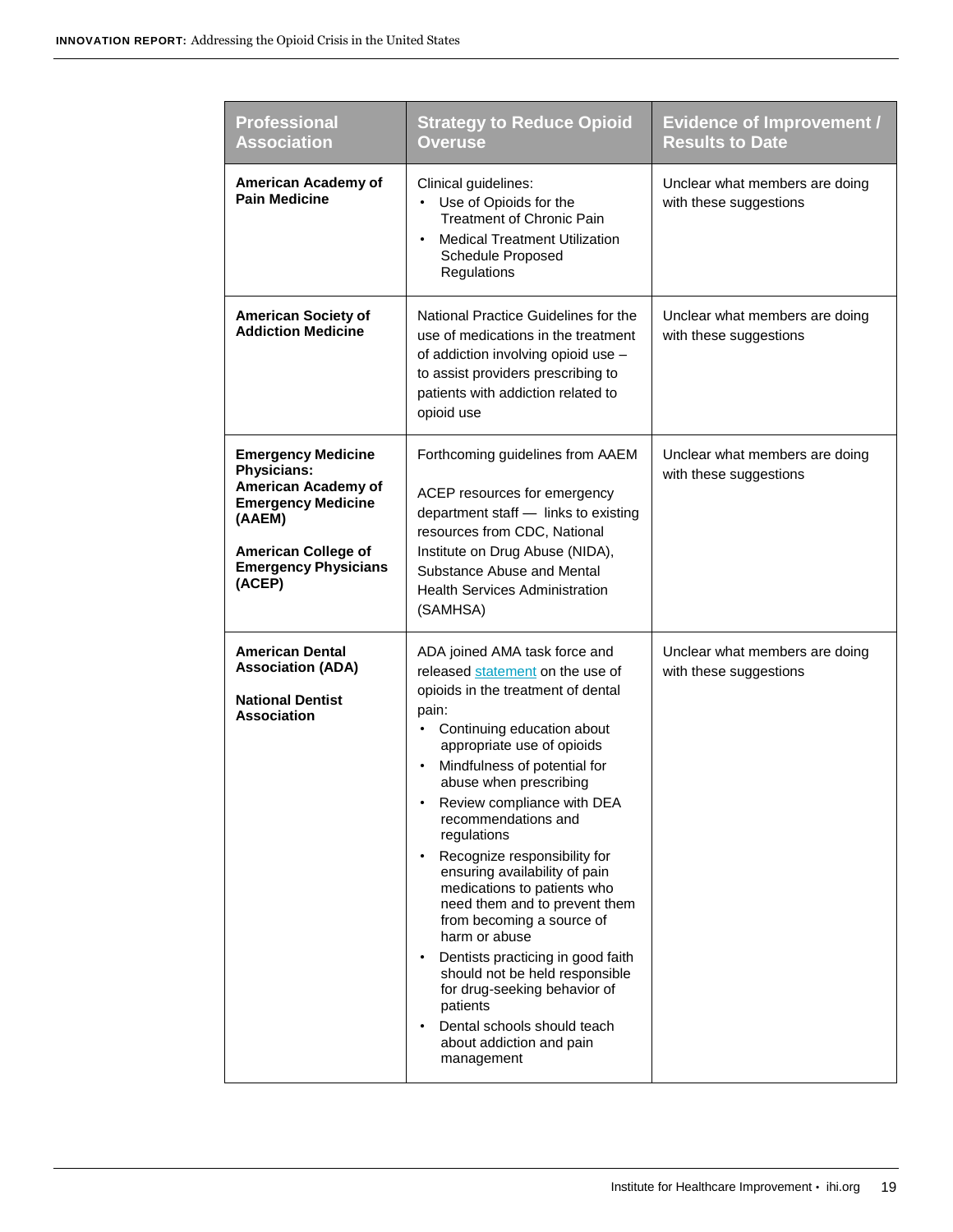| <b>Professional</b><br><b>Association</b>                                    | <b>Strategy to Reduce Opioid</b><br><b>Overuse</b>                                                                                                                                                                                                                                                                                                                                                                                                                                  | <b>Evidence of Improvement /</b><br><b>Results to Date</b>                                                                                                                                                  |
|------------------------------------------------------------------------------|-------------------------------------------------------------------------------------------------------------------------------------------------------------------------------------------------------------------------------------------------------------------------------------------------------------------------------------------------------------------------------------------------------------------------------------------------------------------------------------|-------------------------------------------------------------------------------------------------------------------------------------------------------------------------------------------------------------|
| <b>Pharmacy Quality</b><br><b>Alliance (PQA)</b>                             | PQA develops medication-use<br>measures for the following:<br>Use of opioids at high dosage in<br>persons without cancer<br>Use of opioids from multiple<br>providers in persons without<br>cancer<br>Use of opioids at high dosage<br>and from multiple providers<br>without cancer<br>Under discussion in 2015: Triple<br>Threat: Concomitant Use of<br>Opioids, Benzodiazepines, and<br><b>Muscle Relaxants</b>                                                                  | Measures are being used by some<br>Medicaid plans, but it is unclear<br>how the results are being used<br>PQA would like CMS to adopt the<br>measures for Medicare Advantage<br>plans as well in the future |
| <b>The Joint Commission</b>                                                  | Published a Joint Commission<br>Resource, "Pain Management: A<br><b>Systems Approach to Improving</b><br><b>Quality and Safety"</b><br><b>Sentinel Event Alerts:</b><br>Safe use of opioids in<br>$\bullet$<br>hospitals<br>Patient controlled analgesia<br>by proxy<br>Checklist for five steps to have<br>been completed when initiating<br>patient-controlled analgesia (PCA)<br>pumps in post-operative patients to<br>reduce risk of opioid-induced<br>respiratory depression. | Increased awareness and<br>development of checklists                                                                                                                                                        |
| <b>State Hospital</b><br><b>Associations and</b><br><b>Medical Societies</b> | Many have included information on<br>opioids - particularly around<br>patient and provider education and<br>appropriate prescribing - in<br>member newsletters                                                                                                                                                                                                                                                                                                                      | Unclear what members are doing<br>with these suggestions                                                                                                                                                    |

### <span id="page-19-0"></span>**States**

Some of the best results in slowing the opioid epidemic have come from states, through a combination of legislation, regulation, and active engagement in supporting the implementation of changes recommended by guidelines. These include:

Prescription Drug Monitoring Programs (PDMP) to monitor prescription patterns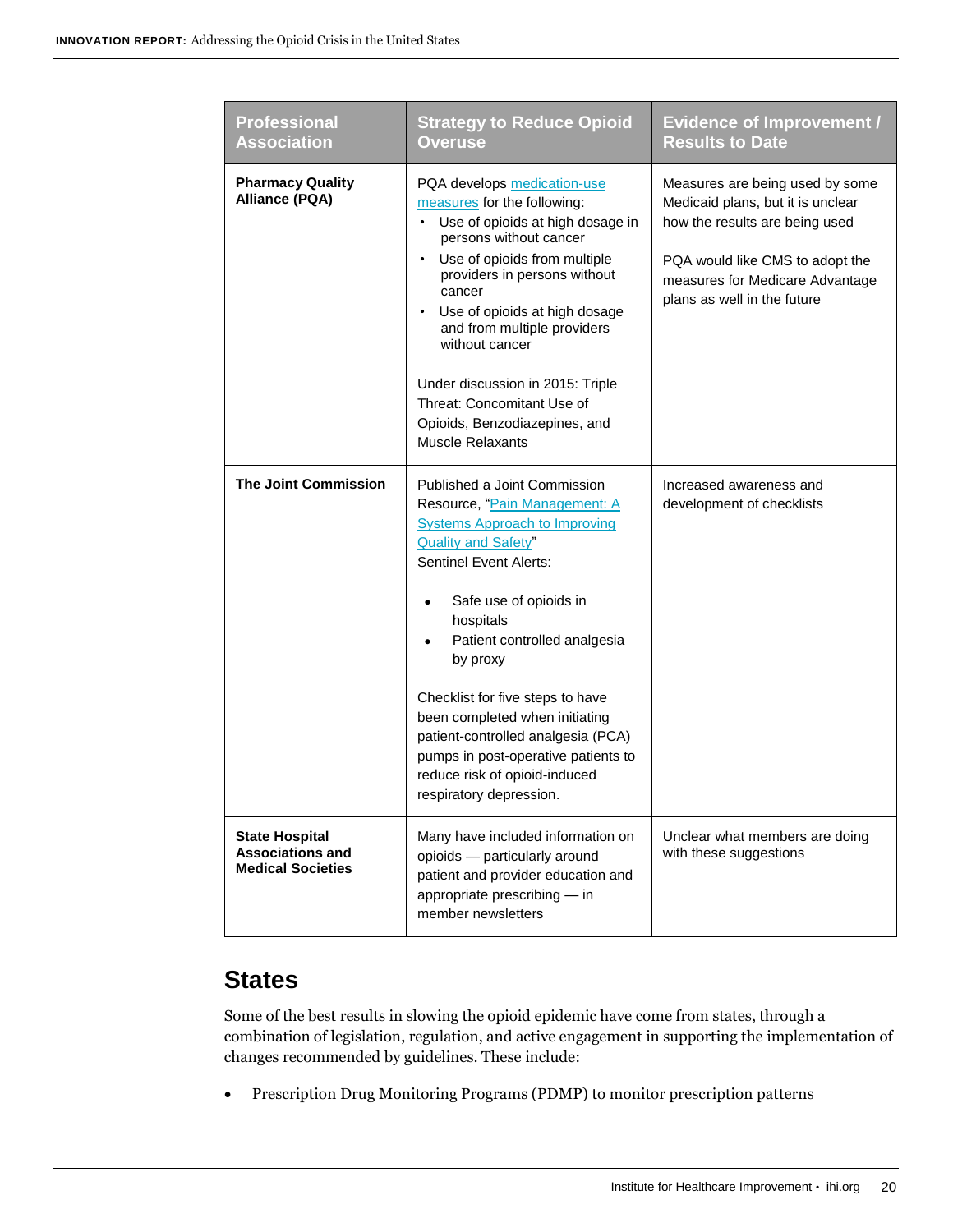- Access to opioid prescribing education programs (e.g., COPE) for providers
- Regulations on the number of pills available through one prescription and limits on refills
- Reimbursement for non-pharmacologic treatment services for chronic pain

| <b>State</b>                                                                                                  | <b>Strategy to Reduce Opioid</b><br><b>Overuse</b>                                                                                                                           | <b>Evidence of Improvement /</b><br><b>Results to Date</b>                                                                                                                                                                                                                                                                                                                                                                                    |
|---------------------------------------------------------------------------------------------------------------|------------------------------------------------------------------------------------------------------------------------------------------------------------------------------|-----------------------------------------------------------------------------------------------------------------------------------------------------------------------------------------------------------------------------------------------------------------------------------------------------------------------------------------------------------------------------------------------------------------------------------------------|
| Washington                                                                                                    | <b>Collaborative Opioid Prescribing</b><br><b>Education (COPE)</b><br>Washington State Opioid Dosing<br>Guideline and use of opioids for<br>chronic pain (state legislation) | Overdose death rate in WA decreased<br>27% between 2008 and 2012 and<br>average opioid death rates have declined<br>Franklin et al. (2011): The introduction in<br>WA of an opioid dosing guideline<br>appears to be associated temporally with<br>a decline in the mean dose for long-<br>acting opioids, percent of claimants<br>receiving opioid doses 120 mg MED per<br>day, and number of opioid-related deaths<br>among injured workers |
| <b>Massachusetts</b>                                                                                          | New law passed in the state<br>House that is currently being<br>reconciled with a bill passed in the<br>state Senate                                                         | Implementation forthcoming<br>Statewide collaboration efforts being set-<br>up, in addition to local community efforts                                                                                                                                                                                                                                                                                                                        |
| <b>National</b><br><b>Association of</b><br><b>State Controlled</b><br><b>Substance</b><br><b>Authorities</b> | <b>State Prescription Drug Monitoring</b><br>Programs (PDMP) - supported in<br>part by federal funding<br>National Alliance for Model State<br>Drug Laws                     | Several peer-reviewed articles support<br>PDMPs as an effective way to identify<br>and intervene with individuals misusing<br>opioids                                                                                                                                                                                                                                                                                                         |

### <span id="page-20-0"></span>**Health Systems and Health Plans**

There has also been a lot of good work within individual health systems and health plans. They can focus on identifying, monitoring, and intervening with individual patients and working more deeply with physicians to change prescribing practices and pain management strategies. Some exemplars are highlighted below.

| <b>Health</b>               | <b>Strategy to Reduce Opioid</b>                                                                                               | <b>Evidence of Improvement /</b>            |
|-----------------------------|--------------------------------------------------------------------------------------------------------------------------------|---------------------------------------------|
| System                      | <b>Overuse</b>                                                                                                                 | <b>Results to Date</b>                      |
| Kaiser<br><b>Permanente</b> | Large-scale, systematic strategy in an<br>integrated health care delivery system (4<br>million members) included education and | 85% reduction in OxyContin<br>prescriptions |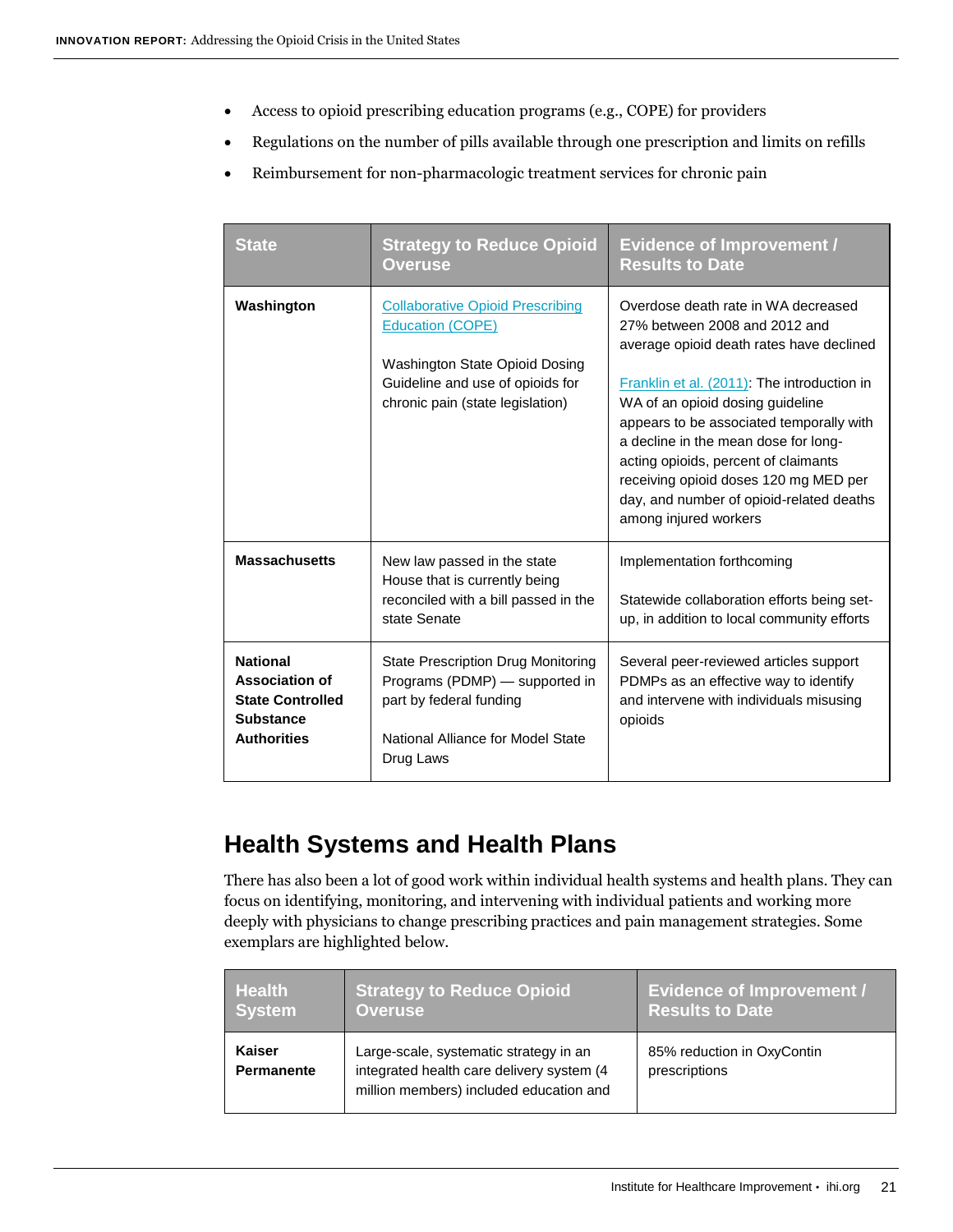| <b>Health</b><br><b>System</b>                                           | <b>Strategy to Reduce Opioid</b><br>Overuse                                                                                                                                                                                                                                                                                                                                                                                                                                                                                                                                                                                                                              | <b>Evidence of Improvement /</b><br><b>Results to Date</b>                                                                                                                                                                                                                                                                                                                                                                                                                                                                                                                                                                                                                                                                                                                                                                                                                                                                                                                                                                                        |
|--------------------------------------------------------------------------|--------------------------------------------------------------------------------------------------------------------------------------------------------------------------------------------------------------------------------------------------------------------------------------------------------------------------------------------------------------------------------------------------------------------------------------------------------------------------------------------------------------------------------------------------------------------------------------------------------------------------------------------------------------------------|---------------------------------------------------------------------------------------------------------------------------------------------------------------------------------------------------------------------------------------------------------------------------------------------------------------------------------------------------------------------------------------------------------------------------------------------------------------------------------------------------------------------------------------------------------------------------------------------------------------------------------------------------------------------------------------------------------------------------------------------------------------------------------------------------------------------------------------------------------------------------------------------------------------------------------------------------------------------------------------------------------------------------------------------------|
| (Southern<br>California)                                                 | academic detailing; automated decision<br>support; leveraging EMR; medication<br>policies and procedures (formulary<br>management) with limits on dosing,<br>quantity, duration, and prescribing<br>specialty; empowering and collaboration<br>with pharmacy ("corresponding<br>responsibility"); pharmacy policies and<br>procedures; ongoing monitoring and<br>surveillance, with lists and feedback reports<br>to prescribers/chiefs; inter-departmental<br>specialty agreements for primary care with<br>pain management, addiction medicine,<br>physical medicine, etc. Supported by<br>multidisciplinary Steering Committee and<br>13 medical center review teams. | 90% reduction in opioid/apap<br>combination prescriptions over 200<br>tablets<br>26% reduction in >120 MED/day<br>patients<br>84% decrease in opioid +<br>benzodiazepines + carisoprodil<br>(Triad) prescribing                                                                                                                                                                                                                                                                                                                                                                                                                                                                                                                                                                                                                                                                                                                                                                                                                                   |
| <b>Group Health</b><br>Cooperative<br><b>Puget Sound</b><br>(Washington) | Chronic Opioid Therapy guidelines for<br>treatment of non-cancer patients. Initiatives<br>include:<br>Collaborative care plan<br>Patient monitoring<br>$\bullet$<br>Referrals<br>$\bullet$<br>Patient-centered prescribing guidelines<br>٠<br>Clinician training                                                                                                                                                                                                                                                                                                                                                                                                         | Between 2007 and 2011, cut by half<br>the percentage of non-cancer patients<br>on high opioid doses of greater than<br>120mg morphine-equivalent dose<br>(MED) per day and reduced the<br>average daily dose by one-third<br>Between August 2010 and December<br>2011, the percentage of non-cancer<br>chronic opioid (COT) patients with<br>care plans increased from 3% to 96%<br>(Group Health also increased the<br>percentage of high-dose COT<br>patients receiving urine drug<br>screenings from 15% in 2008-2009 to<br>65% during the guideline<br>implementation year)<br>Between December 2007 and June<br>2011, the share of high-dose COT<br>patients dropped from 17.8% to 9.4%<br>of total members on COT (Group<br>Health has also seen a decrease in<br>patient complaints and fewer patients<br>on high doses of opioids)<br>About three-quarters of active PCPs<br>in the group practice completed a 90-<br>minute online training course, which<br>increased confidence of providers in<br>their ability to evaluate and treat |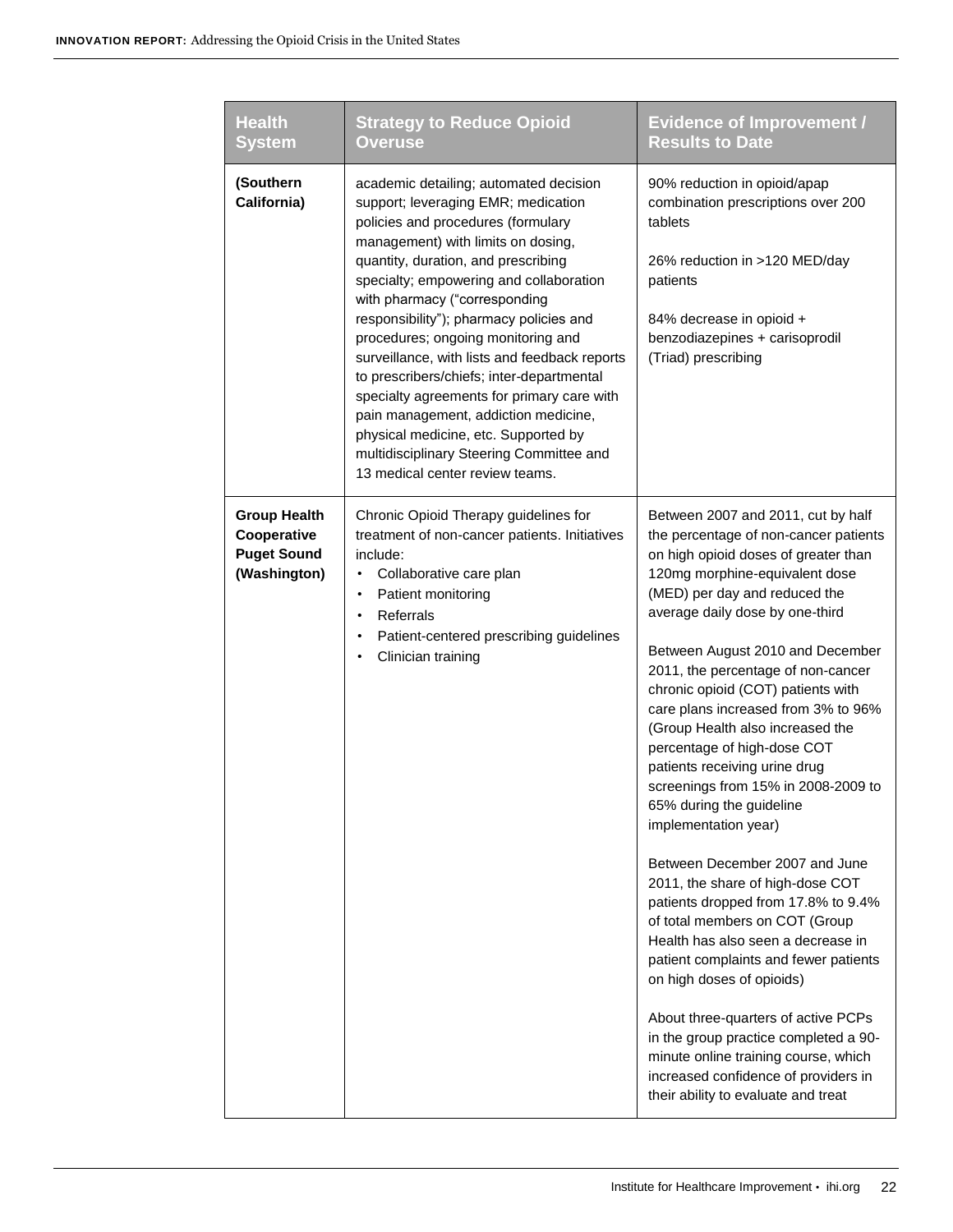| <b>Health</b><br>System | <b>Strategy to Reduce Opioid</b><br><b>Overuse</b>                                                                                                                                                                                                                                                                                                                                                                                                                                                                                                                                                                                                                                                                                                                                                                                                                                                                                                                                                                                                                                                                                                                                                                | <b>Evidence of Improvement /</b><br><b>Results to Date</b>                                                                                                                                                                                                                                                                           |
|-------------------------|-------------------------------------------------------------------------------------------------------------------------------------------------------------------------------------------------------------------------------------------------------------------------------------------------------------------------------------------------------------------------------------------------------------------------------------------------------------------------------------------------------------------------------------------------------------------------------------------------------------------------------------------------------------------------------------------------------------------------------------------------------------------------------------------------------------------------------------------------------------------------------------------------------------------------------------------------------------------------------------------------------------------------------------------------------------------------------------------------------------------------------------------------------------------------------------------------------------------|--------------------------------------------------------------------------------------------------------------------------------------------------------------------------------------------------------------------------------------------------------------------------------------------------------------------------------------|
|                         |                                                                                                                                                                                                                                                                                                                                                                                                                                                                                                                                                                                                                                                                                                                                                                                                                                                                                                                                                                                                                                                                                                                                                                                                                   | chronic pain and prescribe opioids for<br>chronic pain (52% of providers were<br>confident after the course, compared<br>to 24% before); and providers were<br>also significantly more confident in<br>addressing psychosocial issues with<br>COT patients and counseling patients<br>about long-term opioid use                     |
| <b>CareOregon</b>       | Prescription Drug Monitoring Program<br>- electronic database that collects<br>data on certain controlled substances<br>dispensed in the state<br>Pharmacy and provider lock-in -<br>identify PCPs of members who were<br>overutilizing opioids and connect<br>patients without PCPs to a physician -<br>to reduce receiving prescriptions from<br>ERs and urgent care<br>Restrict members using five or more<br>٠<br>pharmacies or providers for opioids to a<br>single pharmacy and/or physician and<br>notify the last prescribing physician that<br>the member has been restricted<br>Education for health care providers and<br>staff<br>Prescribing quantity limits to restrict<br>٠<br>diversion of unused pills for non-<br>medical use - limit to 90 pills every 30<br>days and require prior authorization to<br>review whether it is medically<br>appropriate to exceed plan prescribing<br>limits<br>Medical home partnerships -<br>٠<br>standardized approach to chronic pain<br>in all of plan's patient-centered medical<br>homes<br>Opened chronic pain clinic (fully funded<br>by CareOregon since not paid for by<br>Medicaid)<br>Recommend use of non-<br>٠<br>pharmacological pain treatments | Significant reductions in the number<br>of patients on long-term, chronic<br>opioid therapy by more than 50%<br>between 2011 and 2012<br>Members placed in restriction (with<br>high utilization rates) - number of<br>filled prescriptions decreased by 69%,<br>pharmacies used by 81%, prescribers<br>by 79%, and ER visits by 56% |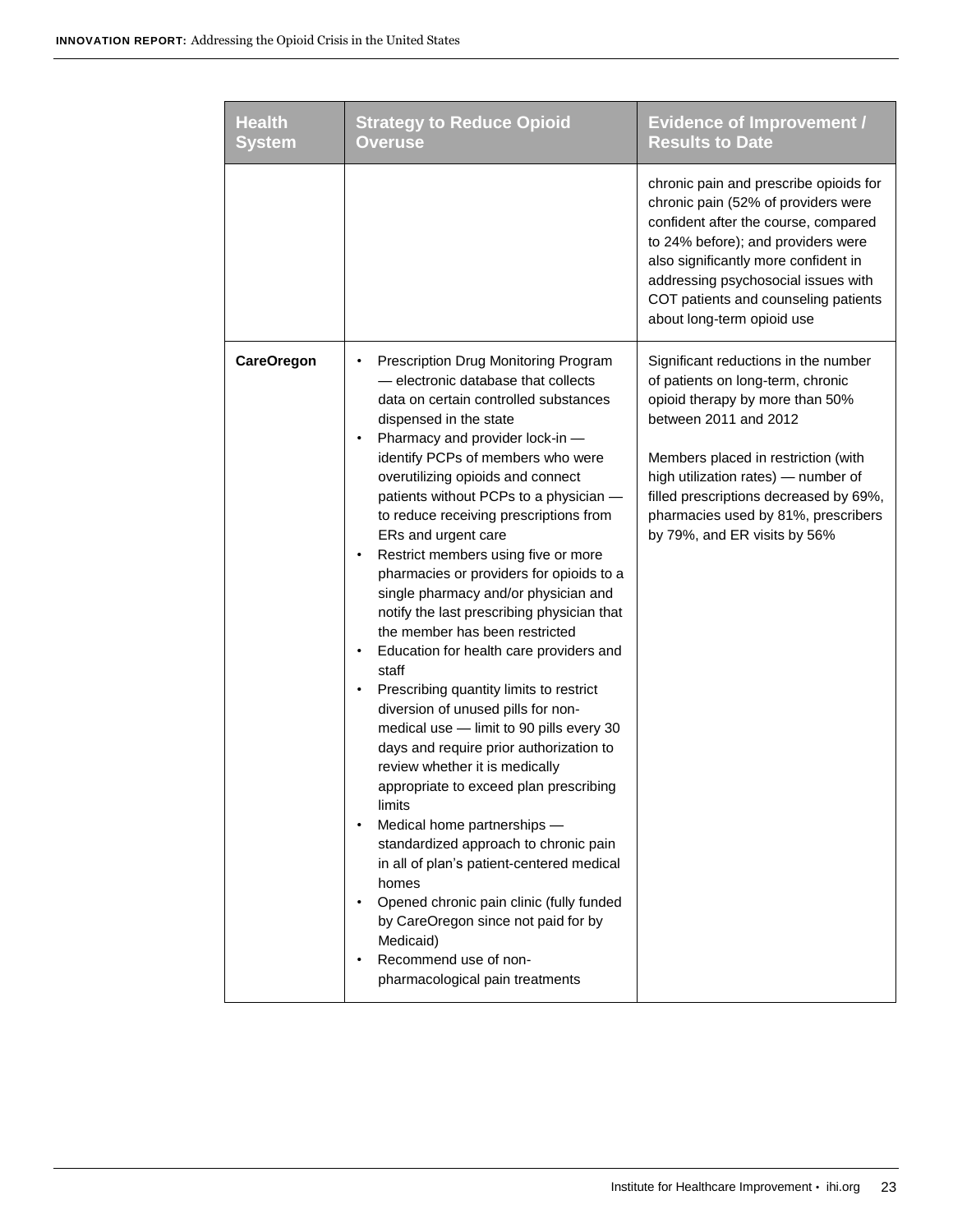### <span id="page-23-0"></span>**Academic Institutions**

| <b>Institution</b>                                   | <b>Strategy to Reduce Opioid</b><br><b>Overuse</b>                                                                                                                                                                                                                                                                                                                                                                                                                         | <b>Evidence of Improvement /</b><br><b>Results to Date</b>                                                                                                                                                                                                                                                                                                                                                                                                                                                                                                                                                                                                                                                                                                                                                   |
|------------------------------------------------------|----------------------------------------------------------------------------------------------------------------------------------------------------------------------------------------------------------------------------------------------------------------------------------------------------------------------------------------------------------------------------------------------------------------------------------------------------------------------------|--------------------------------------------------------------------------------------------------------------------------------------------------------------------------------------------------------------------------------------------------------------------------------------------------------------------------------------------------------------------------------------------------------------------------------------------------------------------------------------------------------------------------------------------------------------------------------------------------------------------------------------------------------------------------------------------------------------------------------------------------------------------------------------------------------------|
| <b>Boston</b><br><b>University</b>                   | <b>Safe and Competent Opioid Prescribing</b><br>Education (SCOPE) online education<br>program - series of continuing medical<br>and nursing education activities to help<br>providers safely and effectively manage<br>patients with chronic pain, when<br>appropriate, with opioids (includes in-<br>person conferences and three online, case-<br>based modules)<br>OpioidPrescribing.org has guidelines and<br>online education for providers on a variety<br>of topics | 2015 article in Pain Medicine found<br>that 10,556 participants completed<br>SCOPE of Pain through June 2014<br>Immediately post-program, 87%<br>were planning to make at least<br>one change to align their practice<br>with guidance-based care,<br>including: 1) improving opioid<br>prescribing documentation; 2)<br>implement or improve opioid<br>prescribing patient education or<br>communication; and 3) institute or<br>improve Patient Prescriber<br>Agreements<br>Two months after the training,<br>~67% reported increased<br>confidence in guideline-based<br>prescribing practices and 86%<br>reported that they improved how<br>they prescribe opioids and<br>monitor patients for benefits and<br>harm<br>No results on whether SCOPE<br>impacted mitigating opioid misuse<br>risk and harm |
| Dr. Gary<br>Franklin,<br>University of<br>Washington | Authored position statement from the<br>American Academy of Neurology for<br>opioids for non-cancer pain<br>Has been very active in Washington State's<br>efforts to reduce opioid overuse and abuse<br>(see Washington state's work above)                                                                                                                                                                                                                                |                                                                                                                                                                                                                                                                                                                                                                                                                                                                                                                                                                                                                                                                                                                                                                                                              |

### <span id="page-23-1"></span>**Other**

| <b>Entity</b>                                               | <b>Strategy to Reduce Opioid</b><br><b>Overuse</b>                                                                                                    | <b>Evidence of Improvement /</b><br><b>Results to Date</b> |
|-------------------------------------------------------------|-------------------------------------------------------------------------------------------------------------------------------------------------------|------------------------------------------------------------|
| California<br><b>HealthCare</b><br><b>Foundation (CHCF)</b> | In fall 2015 CHCF launched the<br><b>Opioid Safety Regional Coalitions</b><br>grants project, in which 15 counties<br>in California are forming local | Too early for results                                      |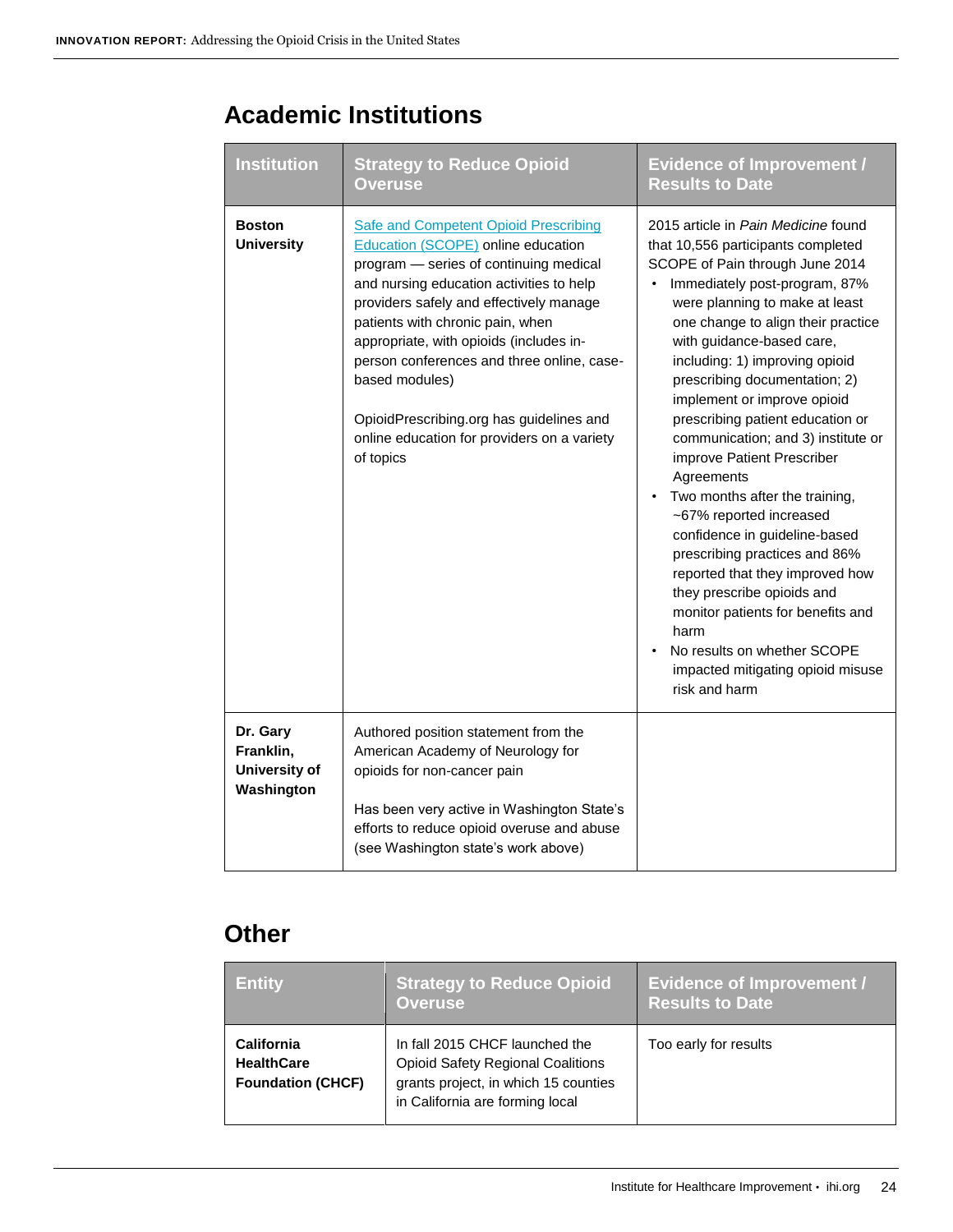|                                                                                                                                  | coalitions to address the opioid crisis<br>in their counties                                                                                                                                                                                                                                                  |                                                                                                                |
|----------------------------------------------------------------------------------------------------------------------------------|---------------------------------------------------------------------------------------------------------------------------------------------------------------------------------------------------------------------------------------------------------------------------------------------------------------|----------------------------------------------------------------------------------------------------------------|
| <b>Pharmacy Benefit</b><br><b>Managers (PBMs)</b>                                                                                | Recommendation for PBMs to<br>provide "flags" or warnings to alert<br>dispensing pharmacist to possible<br>opioid overuse and abuse; can serve<br>as an early warning system for<br>potential issues<br>Checklist to evaluate PBMs' ability to<br>manage opioid prescriptions and<br>identify potential abuse | Unclear what PBMs are doing in this<br>space                                                                   |
| <b>Alternative</b><br>treatment modalities<br>(e.g., cognitive<br>behavioral therapy,<br>physical therapy,<br>acupuncture, yoga) | Provide potentially effective<br>alternatives to opioids to manage<br>chronic pain                                                                                                                                                                                                                            | Some supporting research to suggest<br>that patients can manage pain using<br>alternative treatment modalities |

# <span id="page-24-0"></span>**Appendix B: A Systems Approach to the Opioid Crisis: Attendees of a Strategy Session with the US Surgeon General (December 2015)**

| <b>Attendee</b>                         | <b>Title</b>                               | <b>Organization</b>                                   |
|-----------------------------------------|--------------------------------------------|-------------------------------------------------------|
| Vivek H. Murthy, MD, MBA                | Surgeon General                            | HHS, Office of the Surgeon<br>General                 |
| Shavon Arline-Bradley, MPH              | <b>OSG Director External</b><br>Engagement | HHS, Office of the Surgeon<br>General                 |
| Nazleen Bharmal, MD, PhD,<br><b>MPP</b> | OSG Director of Science and<br>Policy      | HHS, Office of the Surgeon<br>General                 |
| Karen Boudreau, MD                      | <b>Chief Medical Officer</b>               | <b>Boston Medical Center</b><br><b>HealthNet Plan</b> |
| Joseph A. Foster, JD                    | <b>Attorney General</b>                    | State of New Hampshire                                |
| Joel Hyatt, MD                          | Community Health Improvement               | Kaiser Permanente                                     |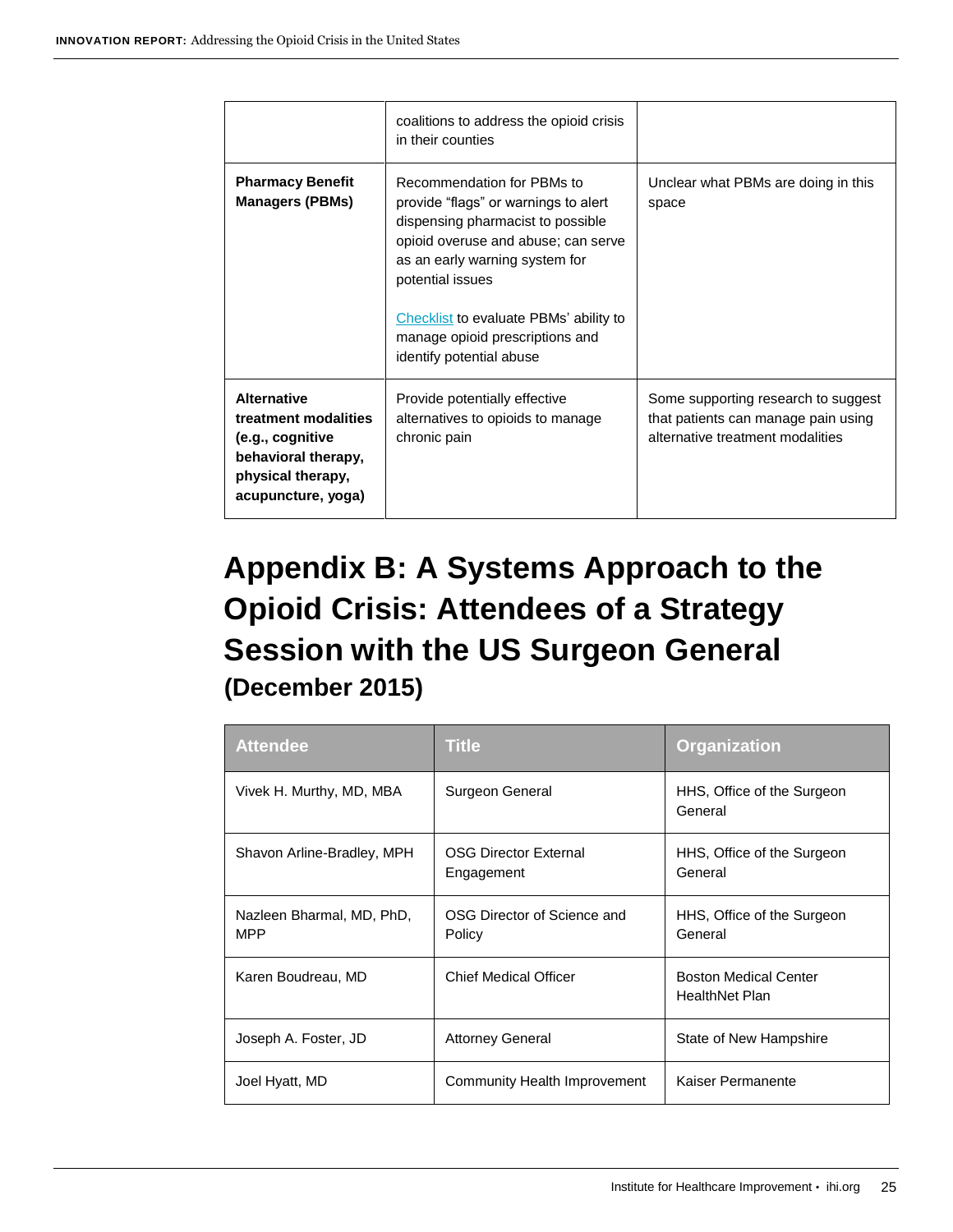| <b>Attendee</b>           | <b>Title</b>                                                      | <b>Organization</b>                                         |
|---------------------------|-------------------------------------------------------------------|-------------------------------------------------------------|
|                           | <b>Emeritus Assistant Medical</b><br>Director                     |                                                             |
| Safina Koreishi, MD, MPH  | <b>Medical Director</b>                                           | Columbia Pacific CCO                                        |
| John Krueger, MD, MPH     | Acting Chief of Staff / Associate<br>Chief of Staff, Primary Care | Veterans Health Administration<br>(VA), Claremore, Oklahoma |
| Julie Morita, MD          | Commissioner                                                      | Chicago Department of Public<br>Health                      |
| Rita K. Noonan, PhD       | Chief, Health Systems and<br>Trauma Systems Branch                | CDC/NCIPC, Division of<br>Unintentional Injury              |
| Rab Razzak, MD            | Director, Outpatient Palliative<br>Medicine                       | Johns Hopkins Medicine                                      |
| David Roll, MD            | Primary Care Physician                                            | Cambridge Health Alliance;<br>100 Million Healthier Lives   |
| Cassidy Tsay, MD, MBA     | Regional Medical Director                                         | <b>Blue Shield California</b>                               |
| Donald Berwick, MD, MPP   | <b>President Emeritus and</b><br><b>Senior Fellow</b>             | IHI                                                         |
| Derek Feeley, DBA         | <b>Executive Vice President</b>                                   | IHI                                                         |
| Mara Laderman, MSPH       | Senior Research Associate                                         | IHI                                                         |
| Lindsay Martin, MSPH      | Executive Director, Innovation                                    | IHI                                                         |
| Kedar Mate, MD            | Senior Vice President                                             | IHI                                                         |
| Marianne McPherson, PhD   | Director, 100 Million Healthier<br>Lives Implementation           | IHI, 100 Million Healthier Lives                            |
| Somava Saha Stout, MD, MS | Executive External Lead, Health<br>Improvement                    | IHI, 100 Million Healthier Lives                            |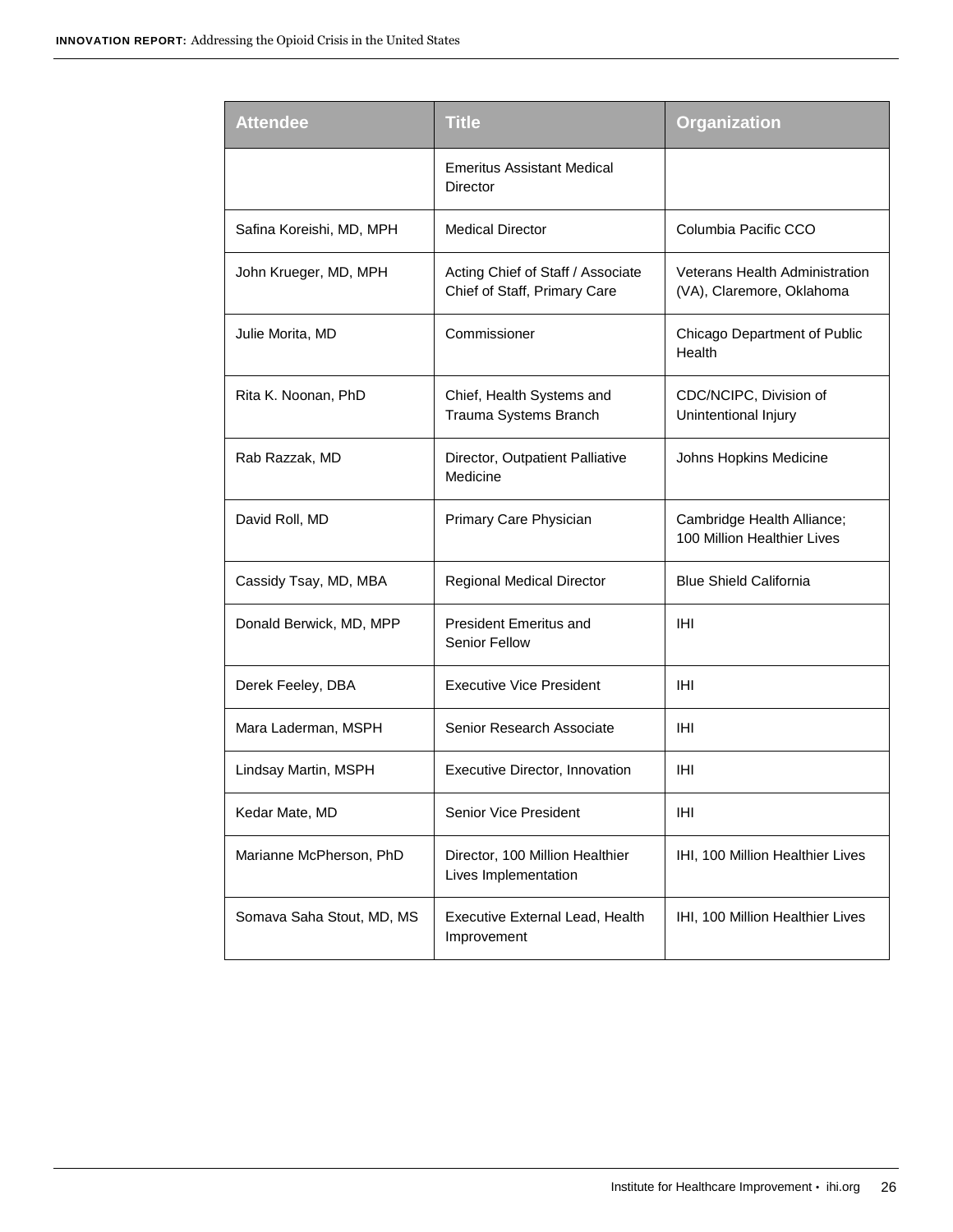# <span id="page-26-0"></span>**Appendix C: Expert Interviews**

<span id="page-26-1"></span>

| <b>Name</b>                                                             | <b>Title and Organization</b>                                                                                              |
|-------------------------------------------------------------------------|----------------------------------------------------------------------------------------------------------------------------|
| Joe Avellone, MD                                                        | Former COO, Blue Cross Blue Shield of Massachusetts, and 2014<br>gubernatorial candidate, Massachusetts                    |
| Holly Boisen, RN                                                        | Quality Improvement Specialist, Gundersen Health System                                                                    |
| Joseph Foster, JD                                                       | Attorney General, New Hampshire                                                                                            |
| Gary Franklin, MD, MPH                                                  | Professor, University of Washington                                                                                        |
| Robert Haas                                                             | Commissioner, Cambridge Police Department                                                                                  |
| George Kolodner, MD                                                     | Addiction Psychiatrist, Kolmac Clinic                                                                                      |
| Safina Koreishi, MD, MPH                                                | Medical Director, Columbia Pacific Coordinated Care Organization,<br>Oregon                                                |
| John Krueger, MD, MPH                                                   | Acting Chief of Staff / Associate Chief of Staff, Primary Care<br>Veterans Health Administration (VA), Claremore, Oklahoma |
| Bill Mergendahl, JD, EMT-P                                              | President and CEO, Pro EMS                                                                                                 |
| Julie Morita, MD                                                        | Commissioner, Chicago Health Commission                                                                                    |
| Rita Noonan, PhD, Debbie<br>Dowell, MD, MPH, and Joann<br>Yoon Kang, JD | Division of Unintentional Injury Prevention, CDC                                                                           |
| Kelly Pfeifer, MD                                                       | California HealthCare Foundation                                                                                           |
| David Rosenbloom, PhD                                                   | Professor, Boston University and Advisor, Gloucester Police<br>Department                                                  |
| Joel Strom, DDS, MS                                                     | Strom and Associates General Dentistry                                                                                     |
| Cassidy Tsay, MD, MBA                                                   | Regional Medical Director, Blue Shield of California                                                                       |
| Dan Unsworth                                                            | Lieutenant, Watertown Police Department                                                                                    |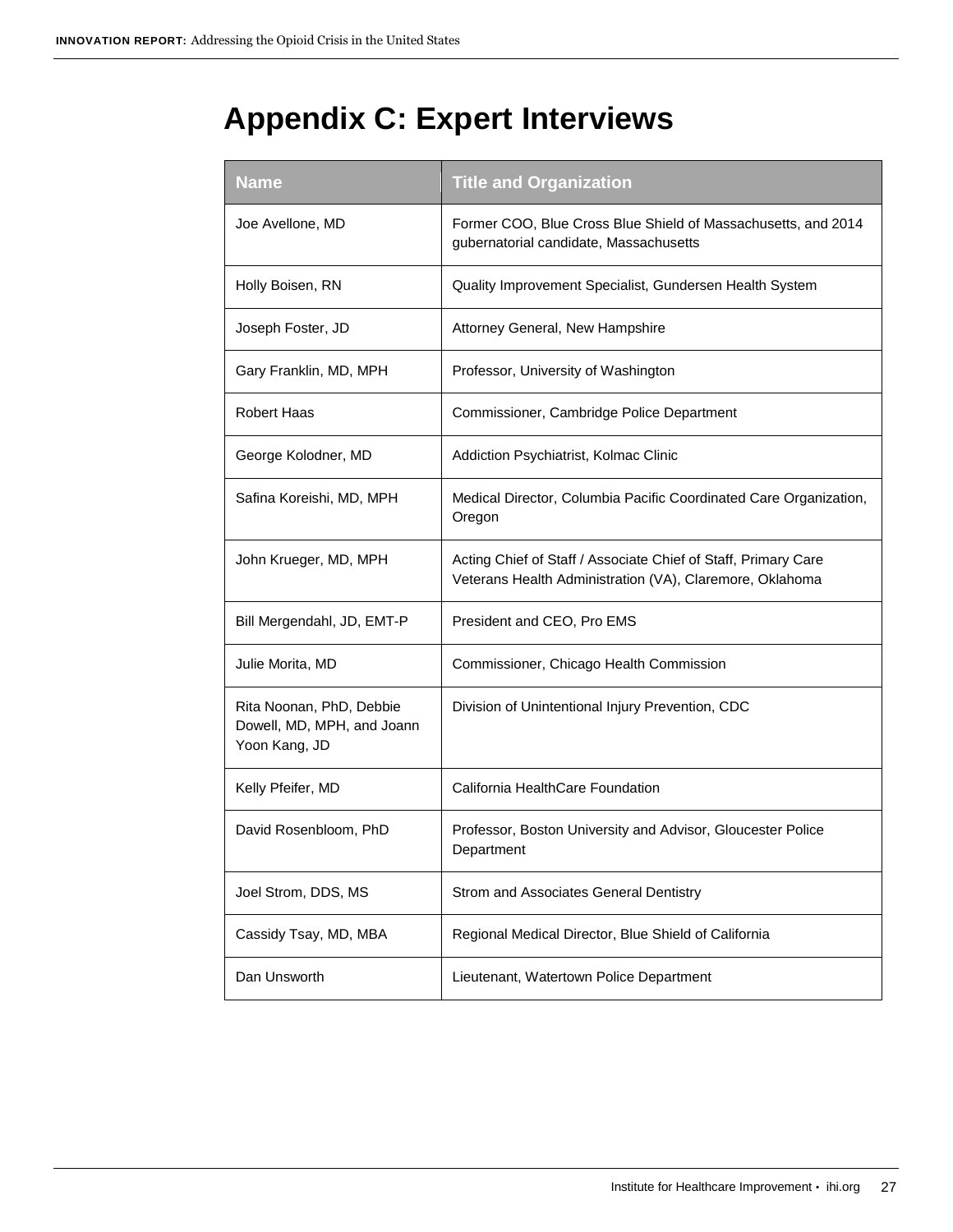### **References**

<sup>1</sup> Centers for Disease Control and Prevention. National Vital Statistics System. "Multiple Cause of Death Data File." [www.cdc.gov/nchs/deaths.htm](http://www.cdc.gov/nchs/nvss.htm)

<sup>2</sup> Volkow ND, McLellan TA, Cotto JH, Karithanom M, Weiss SRB. Characteristics of opioid prescriptions in 2009. *Journal of the American Medical Association*. 2011;305(13):1299-1301.

<sup>3</sup> Rudd RA, Aleshire N, Zibbell JE, Gladden RM. Increases in drug and opioid overdose deaths – United States, 2000–2014. *Morbidity and Mortality Weekly Report*. 2016 Jan 1;64(50-51):1378- 1382. [www.cdc.gov/mmwr/preview/mmwrhtml/mm64e1218a1.htm?s\\_cid=mm64e1218a1\\_w](http://www.cdc.gov/mmwr/preview/mmwrhtml/mm64e1218a1.htm?s_cid=mm64e1218a1_w)

<sup>4</sup> Edwards J. "One Nation, on Vicodin: Narcotic Painkillers Are Most-Used US Drugs." *CBS MoneyWatch*. April 20, 2011[. www.cbsnews.com/news/one-nation-on-vicodin-narcotic](http://www.cbsnews.com/news/one-nation-on-vicodin-narcotic-painkillers-are-most-used-us-drugs/)[painkillers-are-most-used-us-drugs/](http://www.cbsnews.com/news/one-nation-on-vicodin-narcotic-painkillers-are-most-used-us-drugs/)

<sup>5</sup> Jones CM, Logan J, Gladden RM, Bohm MK. Vital signs: Demographic and substance use trends among heroin users – United States, 2002-2013. *Morbidity and Mortality Weekly Report*. 2015 Jul 10;64(26):719-725. [www.cdc.gov/MMWR/preview/mmwrhtml/mm6426a3.htm](http://www.cdc.gov/MMWR/preview/mmwrhtml/mm6426a3.htm)

<sup>6</sup> Rudd RA, Aleshire N, Zibbell JE, Gladden RM. Increases in drug and opioid overdose deaths – United States, 2000-2014. *Morbidity and Mortality Weekly Report*. 2016 Jan 1;64(50-51):1378- 1382. [www.cdc.gov/mmwr/preview/mmwrhtml/mm64e1218a1.htm?s\\_cid=mm64e1218a1\\_w](http://www.cdc.gov/mmwr/preview/mmwrhtml/mm64e1218a1.htm?s_cid=mm64e1218a1_w)

<sup>7</sup> Acute Pain Management Guideline Panel. *Acute Pain Management: Operative or Medical Procedures and Trauma*. Rockville, MD: Agency for Health Care Policy and Research; February 1992. (AHCPR Clinical Practice Guidelines, No. 1.)

<sup>8</sup> *Principles of Analgesic Use in the Treatment of Acute Pain and Chronic Cancer Pain* (2nd ed). Skokie, IL: American Pain Society; 1989.

<sup>9</sup> *Cancer Pain Relief*. Geneva: World Health Organization; 1986.

<sup>10</sup> Volkow ND. "America's Addiction to Opioids: Heroin and Prescription Drug Abuse." National Institute on Drug Abuse. May 14, 2014. [www.drugabuse.gov/about-nida/legislative](https://www.drugabuse.gov/about-nida/legislative-activities/testimony-to-congress/2016/americas-addiction-to-opioids-heroin-prescription-drug-abuse)[activities/testimony-to-congress/2016/americas-addiction-to-opioids-heroin-prescription-drug](https://www.drugabuse.gov/about-nida/legislative-activities/testimony-to-congress/2016/americas-addiction-to-opioids-heroin-prescription-drug-abuse)[abuse](https://www.drugabuse.gov/about-nida/legislative-activities/testimony-to-congress/2016/americas-addiction-to-opioids-heroin-prescription-drug-abuse)

<sup>11</sup> Van Zee A. The promotion and marketing of oxycontin: Commercial triumph, public health tragedy. *American Journal of Public Health*. 2009 Feb;99(2):221-227.

<sup>12</sup> Porter J, Jick H. Addiction rare in patients treated with narcotics. *New England Journal of Medicine*. 1980 Jan;302(2):123.

<sup>13</sup> Portenoy RK, Foley KM. Chronic use of opioid analgesics in non-malignant pain: Report of 38 cases. *Pain*. 1986;25(2):171-186.

<sup>14</sup> Chou R. What we still don't know about treating chronic noncancer pain with opioids. *Canadian Medical Association Journal*. 2010;182(9):881-882.

<sup>15</sup> Boehnert ASB, Valenstein M, Bair MJ, Ganoczy D, McCarthy JF, Ilgen MA, Blow FC. Association between opioid prescribing patterns and opioid overdose-related deaths. *Journal of the American Medical Association*. 2011;305(13):1315-1321.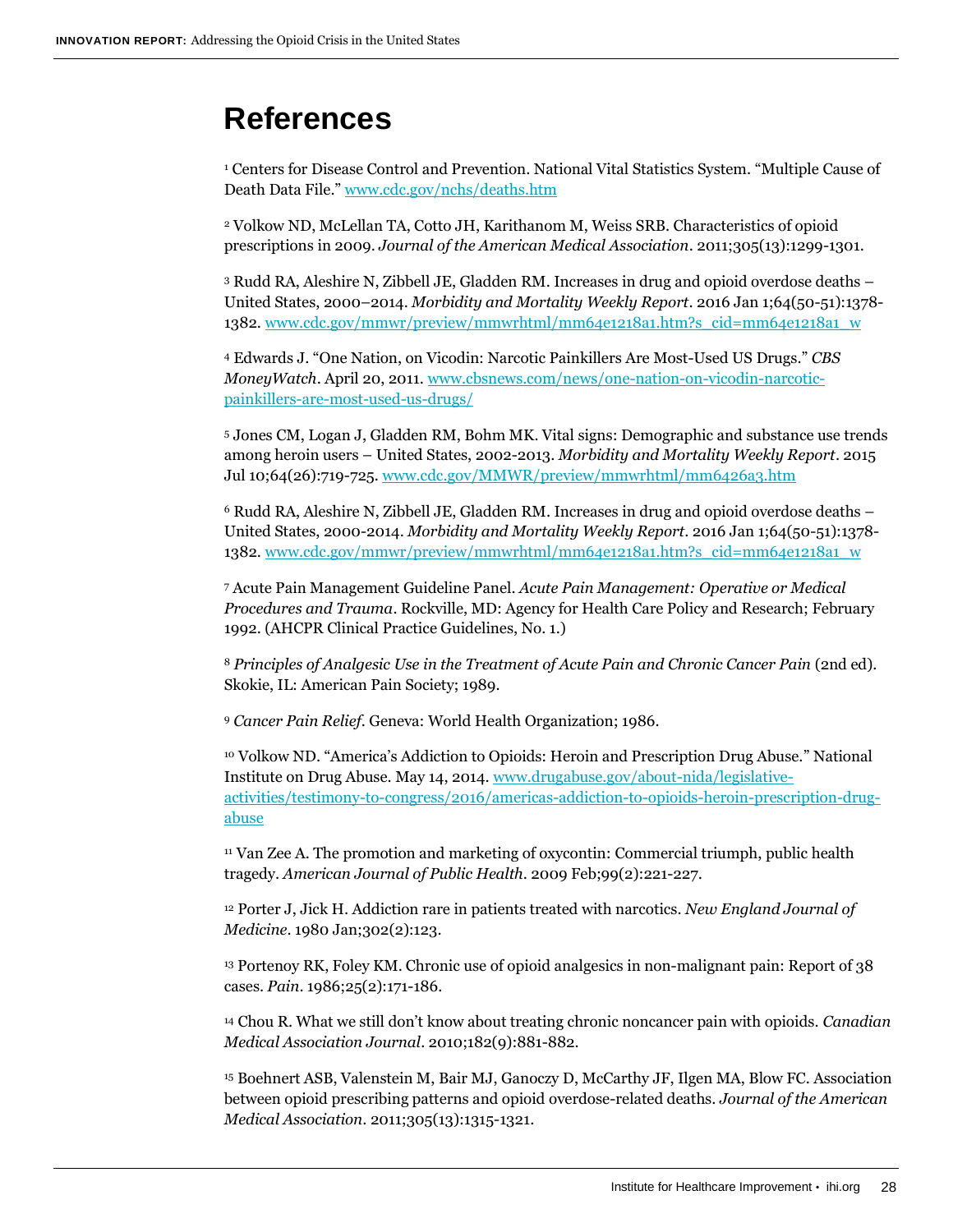<sup>16</sup> Catan T, Perez E. "A Pain-Drug Champion Has Second Thoughts." *Wall Street Journal*. December 17, 2012[. www.wsj.com/articles/SB10001424127887324478304578173342657044604](http://www.wsj.com/articles/SB10001424127887324478304578173342657044604)

<sup>17</sup> Beier B. "In Guilty Plea, OxyContin Maker to Pay \$600 Million." *New York Times*. May 10, 2007. [www.nytimes.com/2007/05/10/business/11drug-web.html](http://www.nytimes.com/2007/05/10/business/11drug-web.html)

<sup>18</sup> Schwartz TM, Tai M, Babu KM, Roland C. Merchant lack of association between Press Ganey emergency department patient satisfaction scores and emergency department administration of analgesic medications. *Annals of Emergency Medicine*. 2014 Nov;64(5):469-481.

<sup>19</sup> Campbell JN. APS 1995 Presidential address. *Pain Forum*. 1996;5:85-88.

<sup>20</sup> Geriatrics and Extended Care Strategic Healthcare Group, National Pain Management Coordinating Committee. "Pain as the 5th Vital Sign Toolkit" (revised edition). Veterans Health Administration; October 2000.

<sup>21</sup> Berry PH, Dahl JL. The new JCAHO pain standards: Implications for pain management nurses. *Pain Management Nursing*. 2000;1(1):3-12.

<sup>22</sup> Cleeland CS, Reyes-Gibby CC, Schall M, Nolan K, Paice J, Rosenberg JM, Tollett JH, Kerns RD. Rapid improvement in pain management: The Veteran's Health Administration and the Institute for Healthcare Improvement collaborative. *The Clinical Journal of Pain*. 2003;19(5):298-305.

<sup>23</sup>Dowell D, Haegerich TM, Chou R. CDC Guideline for Prescribing Opioids for Chronic Pain — United States, 2016. *Journal of the American Medical Association*. 2016;315(15):1624-1645.

<sup>24</sup> Quinones S. *Dreamland*. Bloomsbury Press USA; April 2015.

<sup>25</sup> Centers for Disease Control and Prevention. "Opioid Painkiller Prescribing." CDC Vital Signs; July 2014[. www.cdc.gov/vitalsigns/opioid-prescribing/](http://www.cdc.gov/vitalsigns/opioid-prescribing/)

<sup>26</sup> Franklin GM, Mai J, Turner J, Sullivan M, Wickizer T, Fulton-Kehoe D. Bending the prescription opioid dosing and mortality curves: Impact of the Washington State opioid dosing guideline. *American Journal of Industrial Medicine*. 2012;55(4):325-331.

<sup>27</sup> Alexander GC, Frattaroli S, Gielen AC (eds). *The Prescription Opioid Epidemic: An Evidence-Based Approach*. Baltimore: Johns Hopkins Bloomberg School of Public Health; 2015.

<sup>28</sup> Barker P, Reid A, Schall MW. A framework for scaling up health interventions: Lessons from large-scale improvement initiatives in Africa. *Implementation Science*. 2016 Jan;11(1):12.

<sup>29</sup> McCannon CJ, Schall MW, Perla RJ. *Planning for Scale: A Guide for Designing Large-Scale Improvement Initiatives*. IHI Innovation Series white paper. Cambridge, MA: Institute for Healthcare Improvement; 2008. [www.ihi.org/resources/Pages/IHIWhitePapers/PlanningforScaleWhitePaper.aspx](http://www.ihi.org/resources/Pages/IHIWhitePapers/PlanningforScaleWhitePaper.aspx)

<sup>30</sup> California Dental Association. "Role of Dentists in Reducing Prescription Drug Abuse." May 14, 2015. [www.cda.org/news-events/role-of-dentists-in-reducing-prescription-drug-abuse](http://www.cda.org/news-events/role-of-dentists-in-reducing-prescription-drug-abuse)